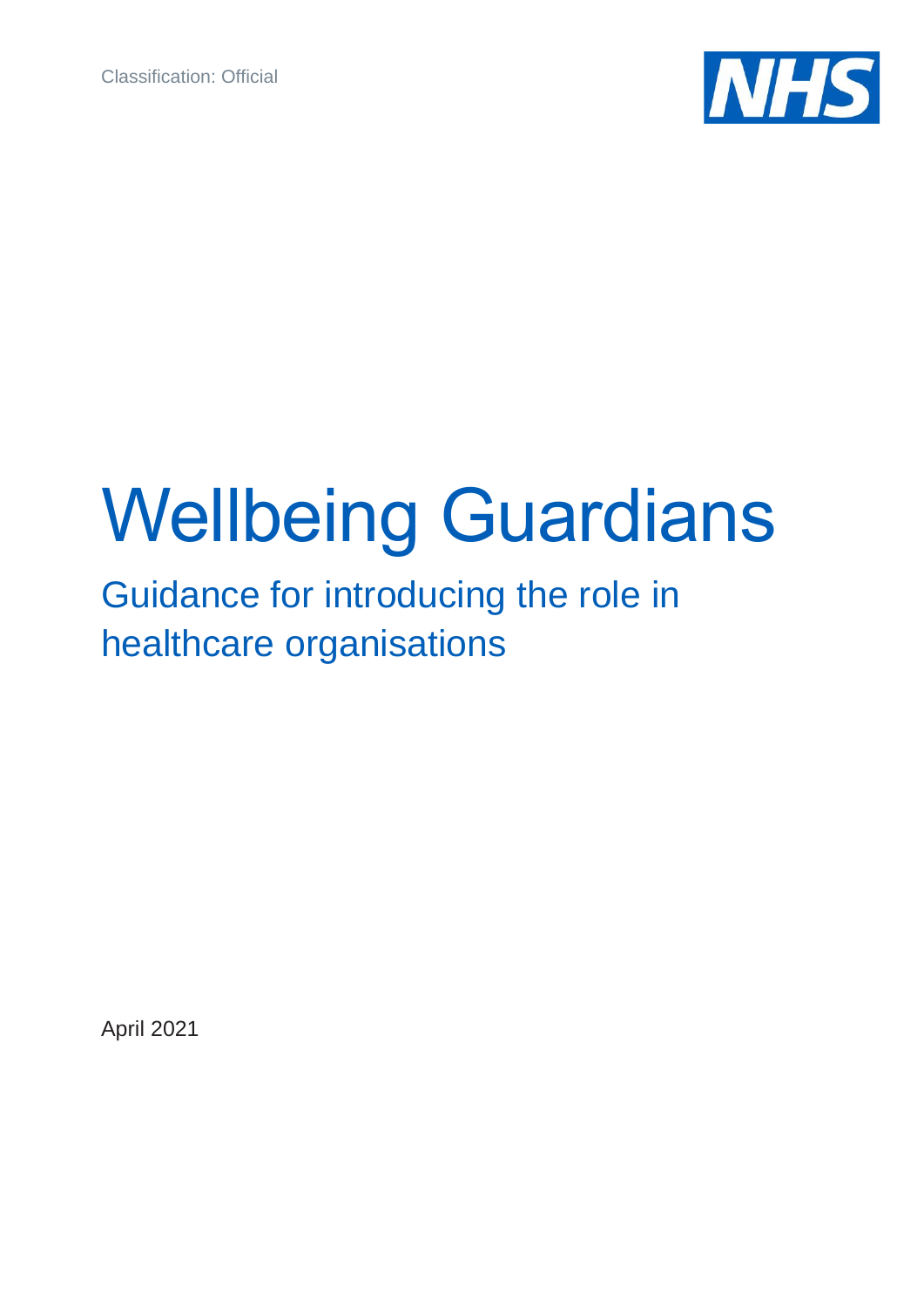#### **Contents**

| Appendix 1b: NHS England and NHS Improvement Health and Wellbeing Expert Advisory |
|-----------------------------------------------------------------------------------|
|                                                                                   |
| Appendix 3: Examples of evidence to support the Wellbeing Guardian principles  25 |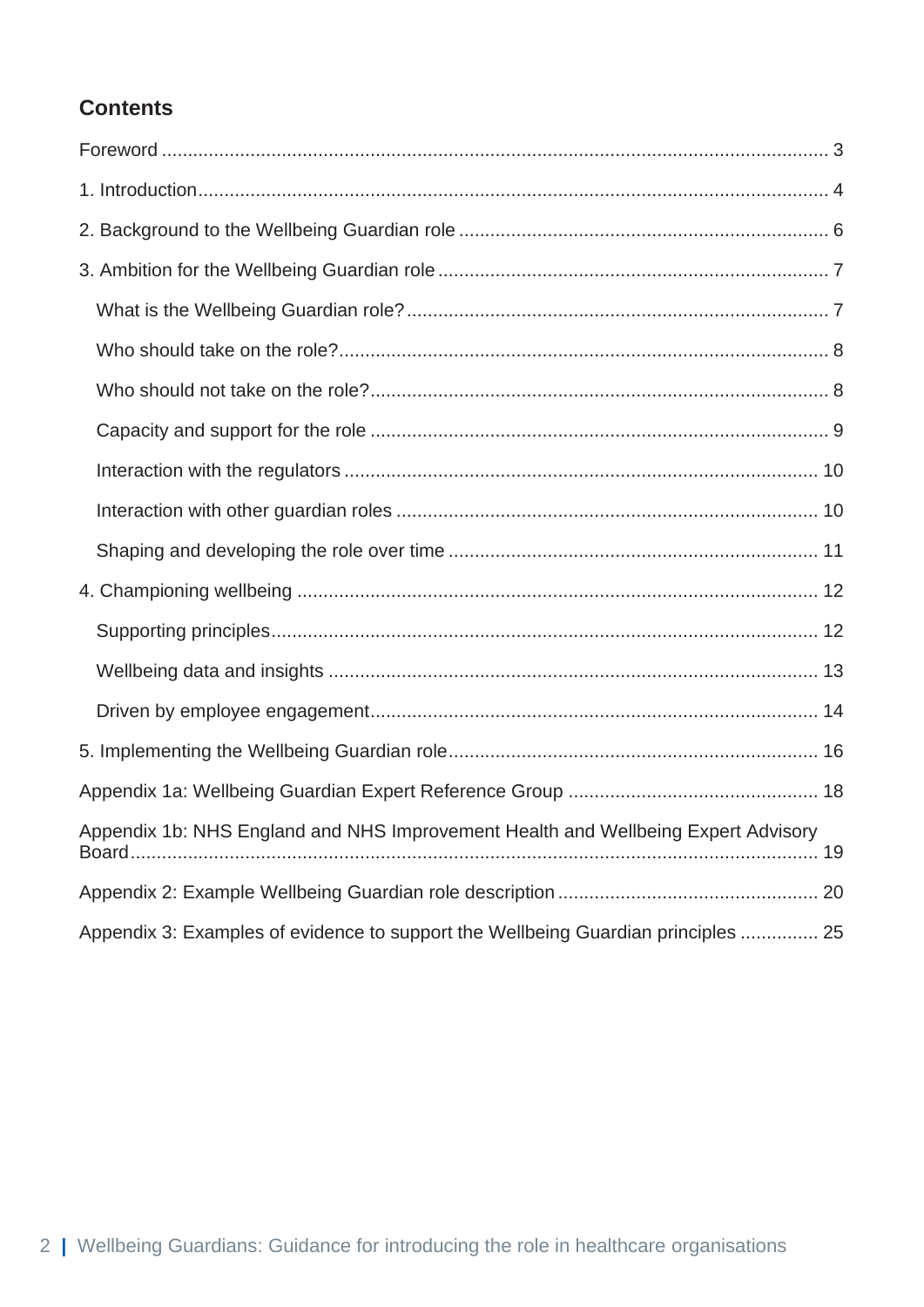### <span id="page-2-0"></span>Foreword

The NHS People Plan emphasises the importance of workforce health and wellbeing. It underlines our commitment to a long-term aim: keeping all our NHS people well.

Wellbeing is about much more than health. It describes our perception of the quality of our lives in their entirety as influenced by a range of physical, emotional, and psychological factors. Work-life is a key element of good wellbeing for most people. The evidence clearly shows that the way work is organised and the way people are managed has a significant impact on their wellbeing. Good work provides not only financial security but also an important set of relationships and a sense of purpose in life. Bad work can lead to physical and mental harm to individuals, their families, and their communities. As a healthcare service, it is vital that the NHS makes a positive contribution to the wellbeing of the people working within it and delivers on the People Promise: "we are safe and healthy".

Much of the focus in recent years has been on the cost of impaired wellbeing. Absenteeism, presenteeism, poor retention rates and high vacancy levels all compromise an organisation's ability to deliver effective services. All too often action has been directed at these intermediary effects rather than their root cause, the poor wellbeing of the staff concerned. Where wellbeing has been addressed, this has often placed the responsibility on individuals to improve their own physical and mental resilience. Yet, neglecting the organisational aspects of staff wellbeing is poor people management.

I hope that by establishing the Wellbeing Guardian role, all healthcare organisations will enjoy the support of an assurance approach that contributes to a healthier, happier and more effective NHS, creating a culture of wellbeing where our NHS people can pass the care that they receive, onto our patients and service users.

#### Dr Paul Litchfield

#### CBE OStJ FRCP FFOM

Member, NHS England and NHS Improvement Health and Wellbeing Expert Advisory Board Chair, What Works Centre for Wellbeing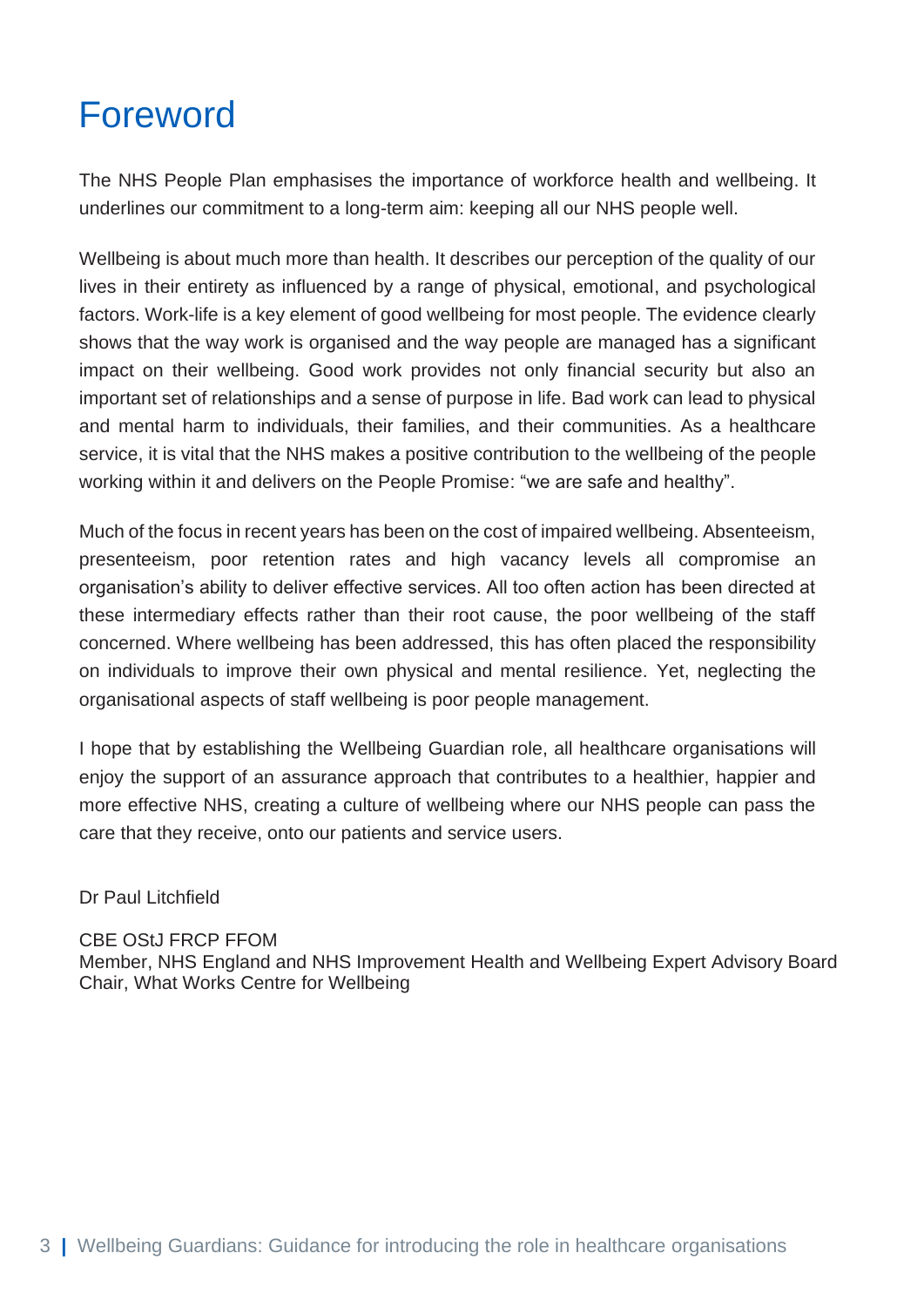### <span id="page-3-0"></span>1. Introduction

This guidance explains the intention behind the new role of Wellbeing Guardian and the development of its outline responsibilities. It supports healthcare organisations in introducing this role to support the development of a compassionate and inclusive wellbeing culture by independently challenging senior leaders, seeking assurance and recommending models, methods, and resources to support employee wellbeing. Importantly, it also describes how the Wellbeing Guardian should ideally work with existing roles such as Health and Wellbeing Leads (or similar titles), Occupational Health and HR and OD, and wider stakeholders who support the wellbeing of our NHS people.

In 2019, the [NHS Staff and Learners' Mental Wellbeing Review](https://www.hee.nhs.uk/our-work/mental-wellbeing-report) was published, led by Sir Keith Pearson and launched by the Secretary of State for Health and Social Care. This report identified a lack of uniformity in senior and board-level leadership around the wellbeing of our NHS people. It recommended the strengthening of consistency across NHS boards through the introduction of a board-level Wellbeing Guardian role and principles that the role should champion, which have since been adopted in the NHS [People Plan.](https://www.england.nhs.uk/ournhspeople/)

There is strong evidence that an organisation-wide prioritisation of workforce health and wellbeing supports operational delivery (see the [NHS Health and Wellbeing Framework](https://www.nhsemployers.org/publications/nhs-health-and-wellbeing-framework-diagnostic-tool) for further details) and that caring for our NHS people contributes to better patient experience and outcomes. However, work since 2018 delivering the national NHS health and wellbeing programme identified that a holistic approach to health and wellbeing is not a consistent feature of many NHS and wider healthcare organisations.

The Wellbeing Guardian role and this guidance are recommendations only. It is intended that this document creates a starting point for the new role of the Wellbeing Guardian, which can grow over time. Feedback on organisational implementation, best practice, variation in approach and direct shaping of the role with those who take it on will inform the ongoing development of this role. NHS England and NHS Improvement will seek stakeholder feedback on successes and challenges over the first year of implementation and involve Guardians in the ongoing development of this role, as well as in improving this guidance to Guardians, Chairs, Boards and Senior Leadership Teams to meet this role's objectives.

The aim of the People Plan is to make the NHS the best place to work. Subsequently, in the People Promise, part of [We are the NHS: People Plan for 2020/2021,](https://www.england.nhs.uk/ournhspeople/) we are committed to creating a working environment where "we are compassionate and inclusive… safe and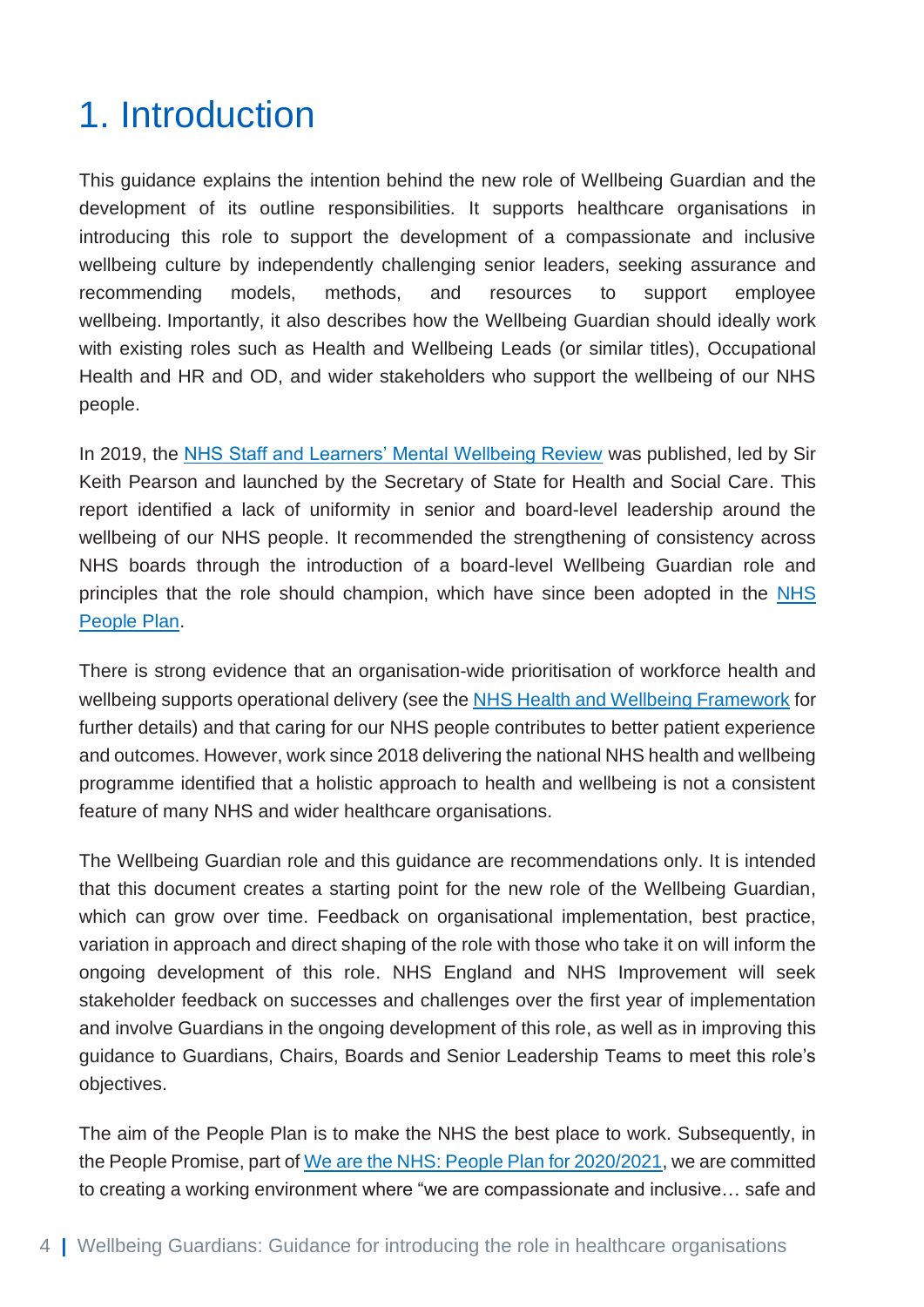healthy… have a voice that counts". Key to this is an organisational culture where impact on the health and wellbeing of our NHS people is a routine and priority consideration in all operational and strategic activities and decisions. The [NHS Staff and Learners'](https://www.hee.nhs.uk/our-work/mental-wellbeing-report) Mental [Wellbeing \(2019\)](https://www.hee.nhs.uk/our-work/mental-wellbeing-report) Report gives the principles behind this as routine practice. Wellbeing Guardians will be a pivotal enabler in helping to create such a culture.

The COVID-19 pandemic has made the need for a compassionate, safe, and healthy working culture within the NHS more important than ever, and this is why the introduction of the Wellbeing Guardian role at pace is of high importance. When responding to the COVID-19 pandemic our healthcare people have been deployed to new environments, adjusted to new ways of working and shouldered increased work pressure. This potentially long and difficult period may have left many of our NHS people both mentally and physically fragile, and we may see the impact of this for years to come.

A Wellbeing Guardian's exact role is likely to vary between organisations when considering the different form and function of provider, mental health, community, commissioning, primary care, national, system and wider care organisations. National guidelines recommending the introduction of this role need to be interpreted locally in the context of specific organisational need. However, it is highly recommended that the role is filled by someone who can independently challenge senior organisational leaders in line with the principles outlined below. As the Wellbeing Guardian role is that of assurance, for larger healthcare organisations, it is expected that this role sits within a Non-Executive Director (NED) portfolio. It is recognised that such roles do not exist in all NHS settings (e.g. in primary care) and therefore organisations/systems should consider an equivalent role that enables the independent challenge of senior leaders in line with the principles outlined in this guidance.

NHS England and NHS Improvement is supporting the development of the Wellbeing Guardians as a community and more information is available on the national [community](https://people.nhs.uk/executivesuite/support-in-difficult-times/wellbeing-guardians/)  [web space.](https://people.nhs.uk/executivesuite/support-in-difficult-times/wellbeing-guardians/) This site also contains information on regional and national NHS England and NHS Improvement Wellbeing Teams and the main points of contact for further support, advice, and guidance.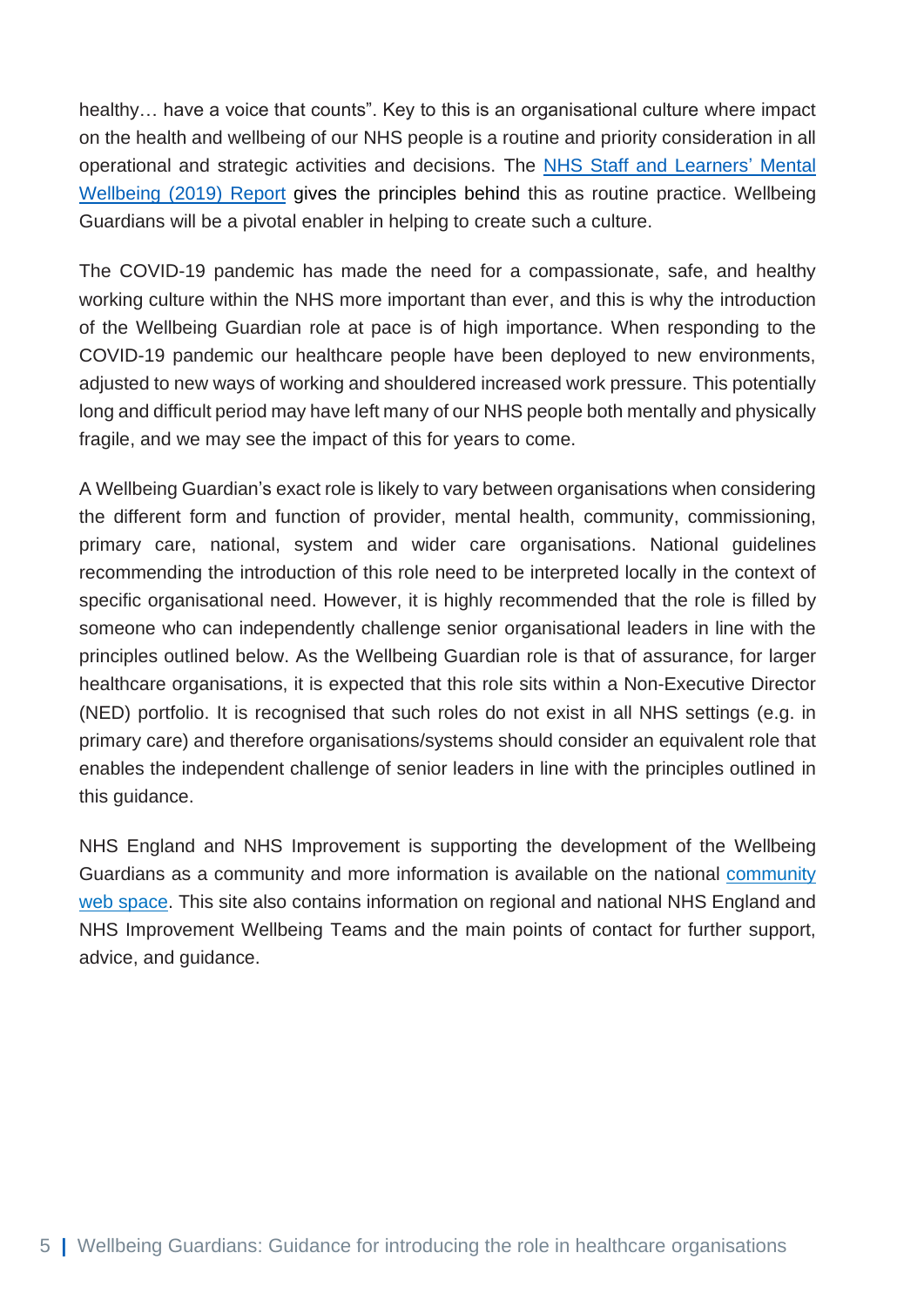### <span id="page-5-0"></span>2. Background to the Wellbeing Guardian role

The role of the Wellbeing Guardian and principles associated with the role were originally proposed within the [NHS Staff and Learners'](https://www.hee.nhs.uk/sites/default/files/documents/NHS%20%28HEE%29%20-%20Mental%20Wellbeing%20Commission%20Report.pdf) Mental Wellbeing (2019) report. These recommendations were subsequently adopted within the [NHS People Plan 2020-21.](https://www.england.nhs.uk/ournhspeople/)

Dr Paul Litchfield CBE, Chair of the What Works Centre for Wellbeing, and Danny Mortimer, Chief Executive Officer for NHS Employers, led the development of the Wellbeing Guardian role implementation guidance, working with policy-makers and NHS stakeholders. A consultation exercise  $<sup>1</sup>$  supported the shaping of the role and elicited what</sup> support organisations and Wellbeing Guardians will require to successfully introduce the role.

The NHS England and NHS Improvement Health and Wellbeing Expert Advisory Board chaired by Dame Carol Black and an expert task and finish group (see **Appendix 1**) oversaw the role's development. This enabled access to leading experts in health and wellbeing at work, both in the NHS and from wider industry.

The NHS Staff and Learners' Mental Wellbeing Commission's report concentrated on the mental wellbeing of healthcare staff and workplace learners. However, in developing the Wellbeing Guardian role, it was recognised that a holistic approach should be taken to supporting health and wellbeing - one that also considers financial wellbeing, social wellbeing, teamwork, a wellbeing culture - in line with other NHS guidance such as the [NHS health and wellbeing framework.](https://www.nhsemployers.org/retention-and-staff-experience/health-and-wellbeing/developing-your-health-and-wellbeing-strategy/health-and-wellbeing-framework)

These guidelines constitute the output of this work to realise the recommendations from the NHS Staff and Learners' Mental Wellbeing report. They provide a starting point to enable implementation of the role, with the intention that the role is developed and shaped by the community of Wellbeing Guardians over time as they are appointed and join a growing community network.

<sup>1</sup> Board development sessions with 10 trusts to seek feedback on our proposed approach; consultation of an expert reference group for the work programme (see Appendix 1 for membership) on the role description; attendance of NHS stakeholder groups (including trust chairs, HR director networks and health and wellbeing leads) and national healthcare conferences to present and seek feedback on the proposed new role.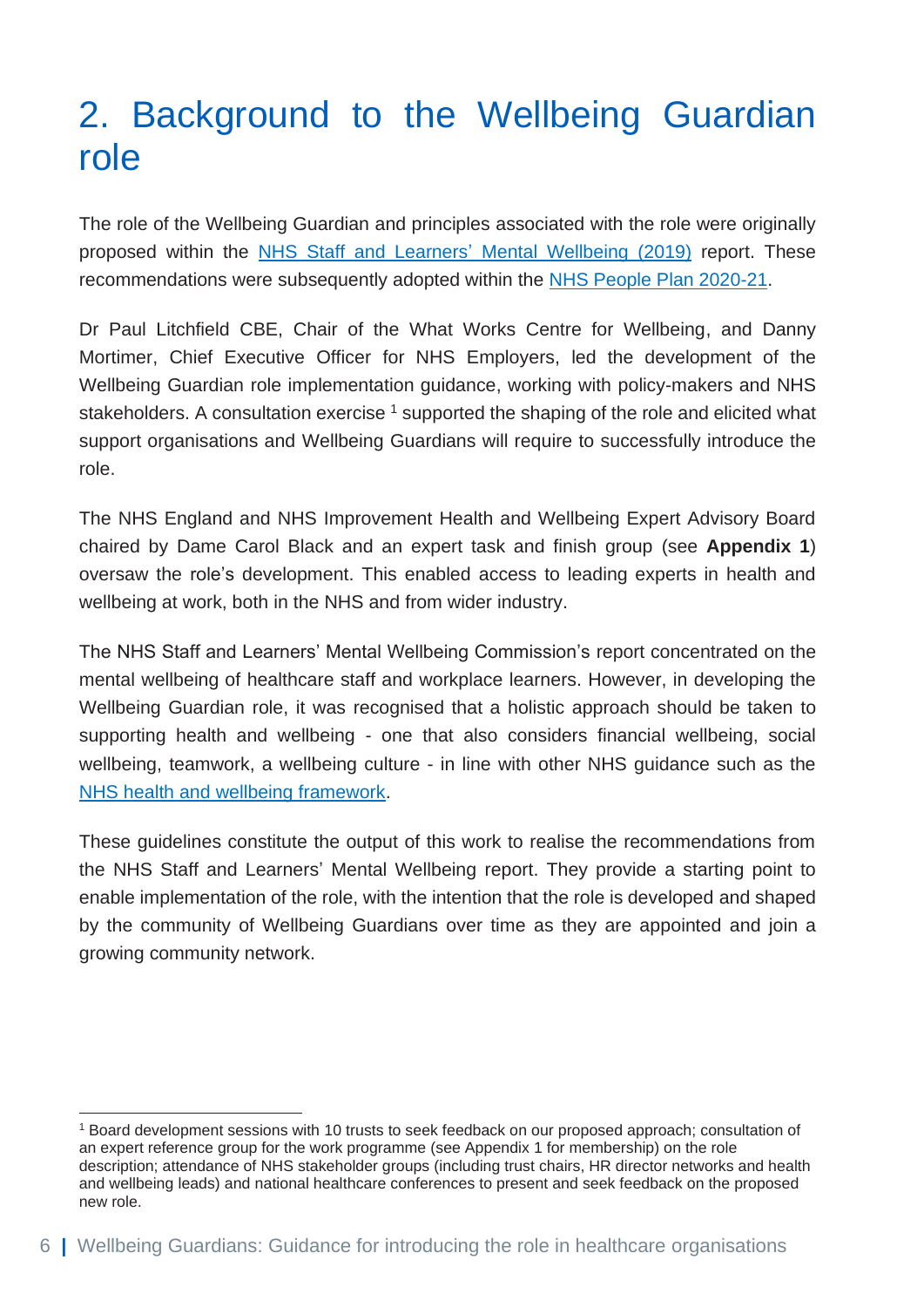# <span id="page-6-0"></span>3. Ambition for the Wellbeing Guardian role

#### <span id="page-6-1"></span>**What is the Wellbeing Guardian role?**

*"The NHS Workforce Wellbeing Guardian will seek to assure and continue to reassure the board that their organisation is a wellbeing organisation and a healthy workplace in which NHS staff and learners can work and thrive …The role will ensure that sufficient information is being provided to the Board [or equivalent senior leadership team], so it can benchmark, set organisational expectations and monitor performance in this regard. This will help provide a lens on learner and staff mental wellbeing in each and every NHS organisation, seeking continual improvements in how those who care for the nation's health are indeed cared for themselves and supported in their working lives". (NHS Staff and Learners' [Mental Wellbeing Report,](https://www.hee.nhs.uk/our-work/mental-wellbeing-report) 2019)*

In light of this recommendation from the NHS Staff and Leaners' Mental Wellbeing Report, it is envisaged that the Wellbeing Guardian will:

- **EXECT** Strategically support the organisation to create a culture of wellbeing where its diverse employees are cared for and can pass the care they receive onto their patients.
- Use available data and insights to look at the organisation's people and performance activities through a holistic health and wellbeing lens.
- Question all strategic decisions that could impact on the wellbeing of employees.
- Prompt and hold the board/senior leadership team to account for undertaking improvement work as required to improve the wellbeing of employees.
- Work in collaboration with and be supported by the organisation's Human Resource and Organisational Development (HROD) and Occupational Health and Wellbeing (OHWB) function to achieve this.

A full example role description is given in **Appendix 2**.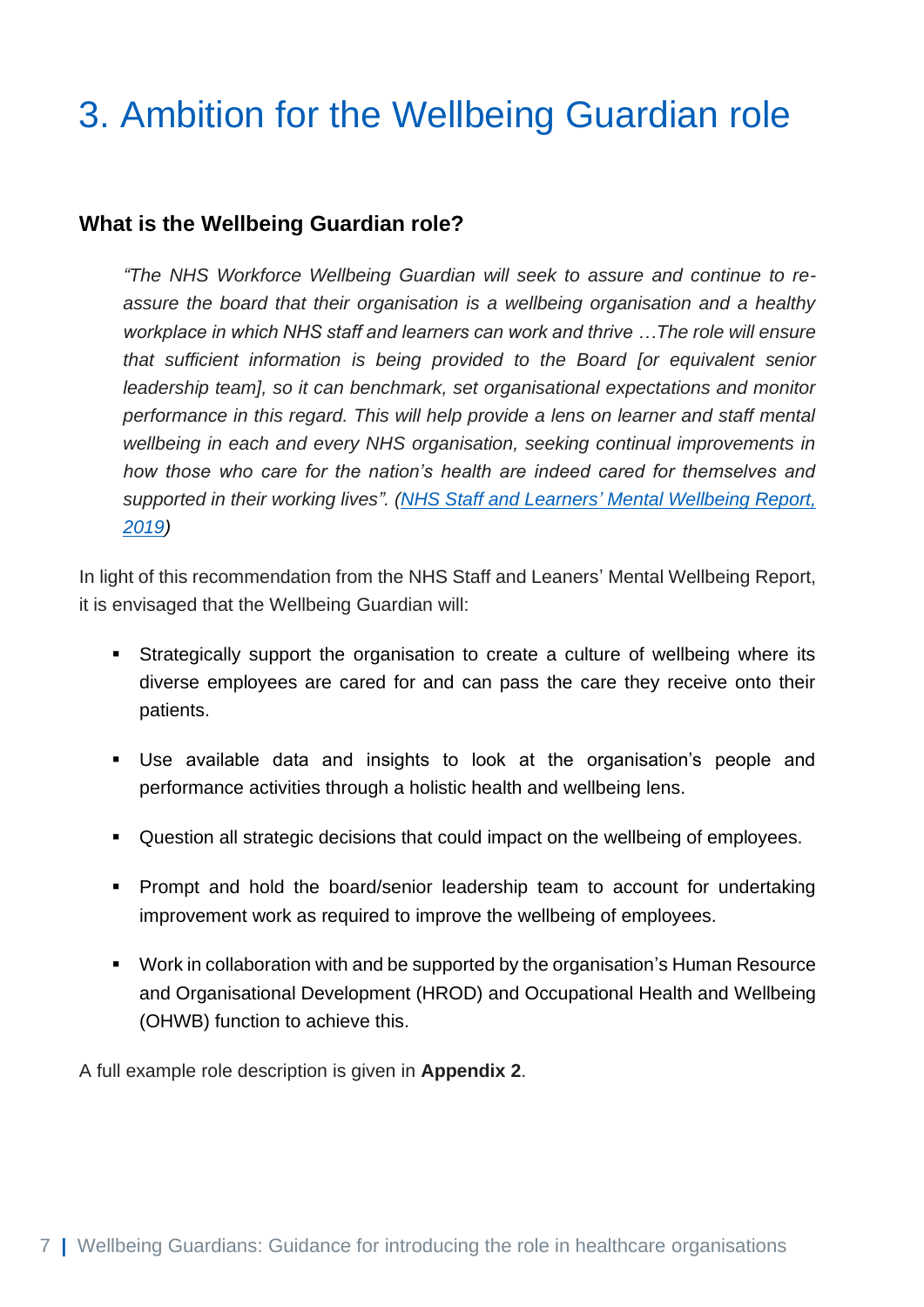#### <span id="page-7-0"></span>**Who should take on the role?**

The Wellbeing Guardian role is best suited to a Non-Executive Director (NED) in large provider organisations, or equivalent role that enables the independent challenge of senior organisational leaders in wider healthcare organisations, such as in the primary care setting.

They should be a senior/board-level assurance role that supports the explicit responsibility that falls under the accountability of the Chief Executive and board (or senior leadership team in non-trust settings) in ensuring the health and wellbeing of their employees.

The Wellbeing Guardian must be competent and confident in their ability to challenge the senior leadership team, performing the role of 'critical friend' rather than a wellbeing expert, and hold values that champion employee wellbeing. They may already have a special interest or expertise in workforce and people topics, but this is not a requirement as expertise for people or workforce is likely to already exist at board / senior leadership team level and can be supported by the HROD and OHWB functions of the organisation. Their questioning should prompt other board / senior leadership team members to consider the implications of actions and plans for the wellbeing of their employees so that this becomes routine for all board / senior leadership team members. They should understand how raising the level of holistic health and wellbeing of the organisation positively impacts the organisation's performance, and quality patient care.

#### <span id="page-7-1"></span>**Who should not take on the role?**

The recommendation in the NHS Staff and Learners' Mental Wellbeing Report states:

*"We anticipate this board-level [or equivalent senior leadership team] role being an existing executive director who would be aligned with a non-executive director." (NHS Staff and Learners' [Mental Wellbeing Report,](https://www.hee.nhs.uk/our-work/mental-wellbeing-report) 2019)*

However, when working through this aspiration, it was found that the role is not suited to an existing executive director (or equivalent). The rational for this is as follows.

An organisation's Chief Executive (or equivalent) is the one person who can ensure that the various drivers of health, safety and wellbeing are correctly aligned, as they have management authority across all organisational services and functions. As confirmed by the Health and Safety Executive (HSE), this legal duty cannot be abrogated to a Wellbeing Guardian or anyone else. Designating the Chief Executive as the Wellbeing Guardian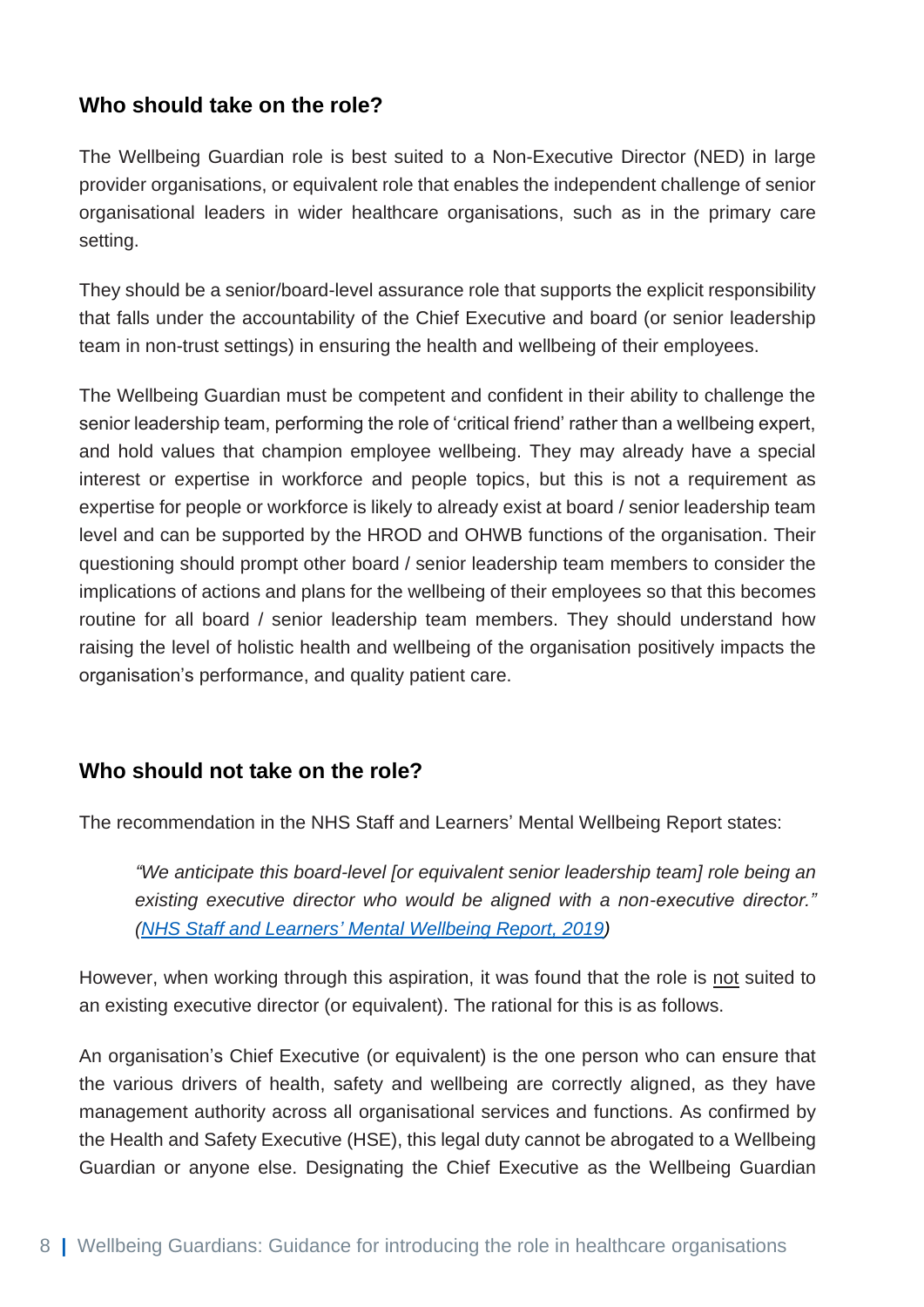could reinforce the perceived importance of this aspect of their role but would not make a material difference to ensuring these duties are discharged properly.

The role is not expected to undertake operational activities which influence wellbeing or measure their impact or provide reports to the board; those are executive responsibilities which a well-functioning organisation should be executing routinely with support from HROD and OHWB functions. As such, the Wellbeing Guardian cannot be an executive director, as initially recommended, since they may be required to challenge their superior, the Chief Executive, who is already accountable.

It is recommended that the individual taking on the role of the Wellbeing Guardian should be in a position that enables external challenge where they can hold the board / senior leadership team to account for the wellbeing of all employees. Every healthcare organisation is different and will need to decide the best-fit for this portfolio. In large healthcare organisations, this role sits comfortably with a Non-Executive Director (NED) portfolio. For wider healthcare organisational forms, such as Primary Care and system organisations, this role may sit with a lay member. At the time of writing these guidelines, it is acknowledged that more work needs to be done to understand how the role translates in these settings, and NHS England and NHS Improvement are working with stakeholders to provide further guidelines for Primary Care and system organisations.

#### <span id="page-8-0"></span>**Capacity and support for the role**

The Wellbeing Guardian role is not a 'doing' role. Their purpose is to seek out and provide assurance around workforce wellbeing. They should be operationally supported to do this by functions/services that have responsibility for wellbeing, such as HROD OHWB Health services.

It is recognised that NEDs' or equivalent lay members' time is limited. By restricting the Wellbeing Guardian to an assurance role, the commitment should be manageable. Care should be taken that the role does not expand into territory which must remain the responsibility of an executive / senior leadership team member.

NHS England and NHS Improvement is committed to supporting Wellbeing Guardians to develop into role. A national [community website](https://people.nhs.uk/executivesuite/support-in-difficult-times/wellbeing-guardians/) has been established, with offers of support to enable this.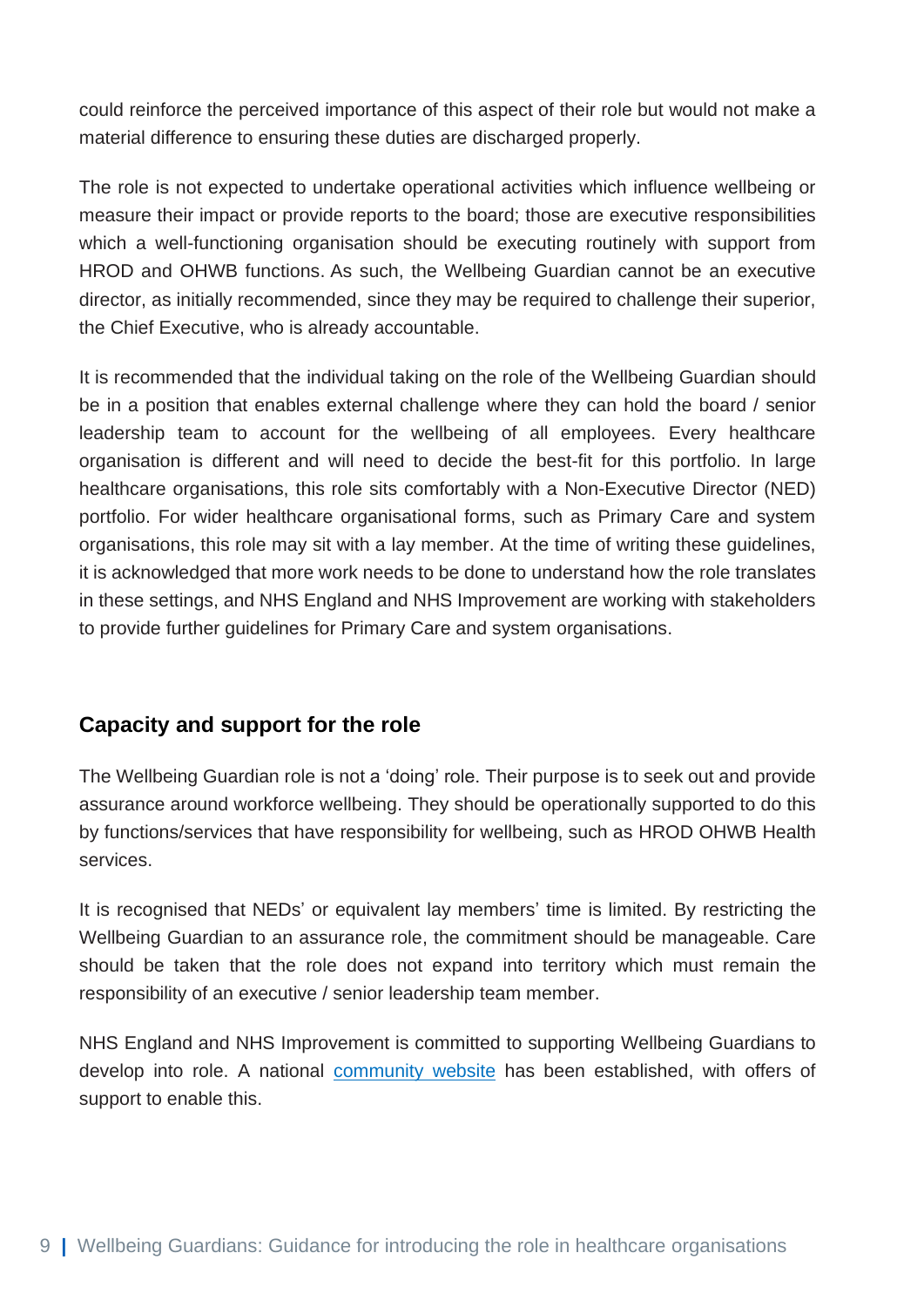#### <span id="page-9-0"></span>**Interaction with the regulators**

Legal accountability for the health, safety and wellbeing of the workforce must remain with the Chief Executive and those in the executive / senior leadership team with delegated responsibility. A Wellbeing Guardian's actions should improve governance in this area and hence reduce risk to the organisation.

The organisation's performance in supporting health and wellbeing will be assessed by the Care Quality Commission through the 'well-led' domain, as well as performance reporting to NHS England and NHS Improvement and HSE, and/or similar regulatory bodies for wider healthcare organisations.

#### <span id="page-9-1"></span>**Interaction with other guardian roles**

Other guardian roles, such as the [Freedom to Speak Up](https://nationalguardian.org.uk/) (FTSU) Guardian and the Guardian of Safe Working, are well-established in organisations and systems. The Wellbeing Guardian role does not replace any of these or change their nature and function. Unlike other guardian roles, which have operational elements, the Wellbeing Guardian role is intended to be the 'critical friend' to the board / senior leadership team, ensuring a compassionate leadership style that generates collective assurance of the holistic health and wellbeing of their workforce.

We envisage that the other guardians will be key stakeholders in creating an environment where holistic health and wellbeing is proactively supported, and for their effective functioning to be supported by its creation. Likewise, by creating such an environment, we would hope that our diversity of NHS people from all protected characteristics, staff groups and levels of seniority will feel able to share their experiences and raise concerns, confident in the knowledge that they will be heard and involved in remedying negative experiences. This is particularly important for groups of our workforce who have often not been heard, such as our NHS people from Black, Asian and minority ethnicity groups, LGBTQ+ community and people with disabilities.

No formal reporting into the Wellbeing Guardian is expected unless this is decided at a local, organisational level to be beneficial. However, reports and input from other guardian roles will be important in helping the Wellbeing Guardian to understand the working experience of colleagues in the organisation.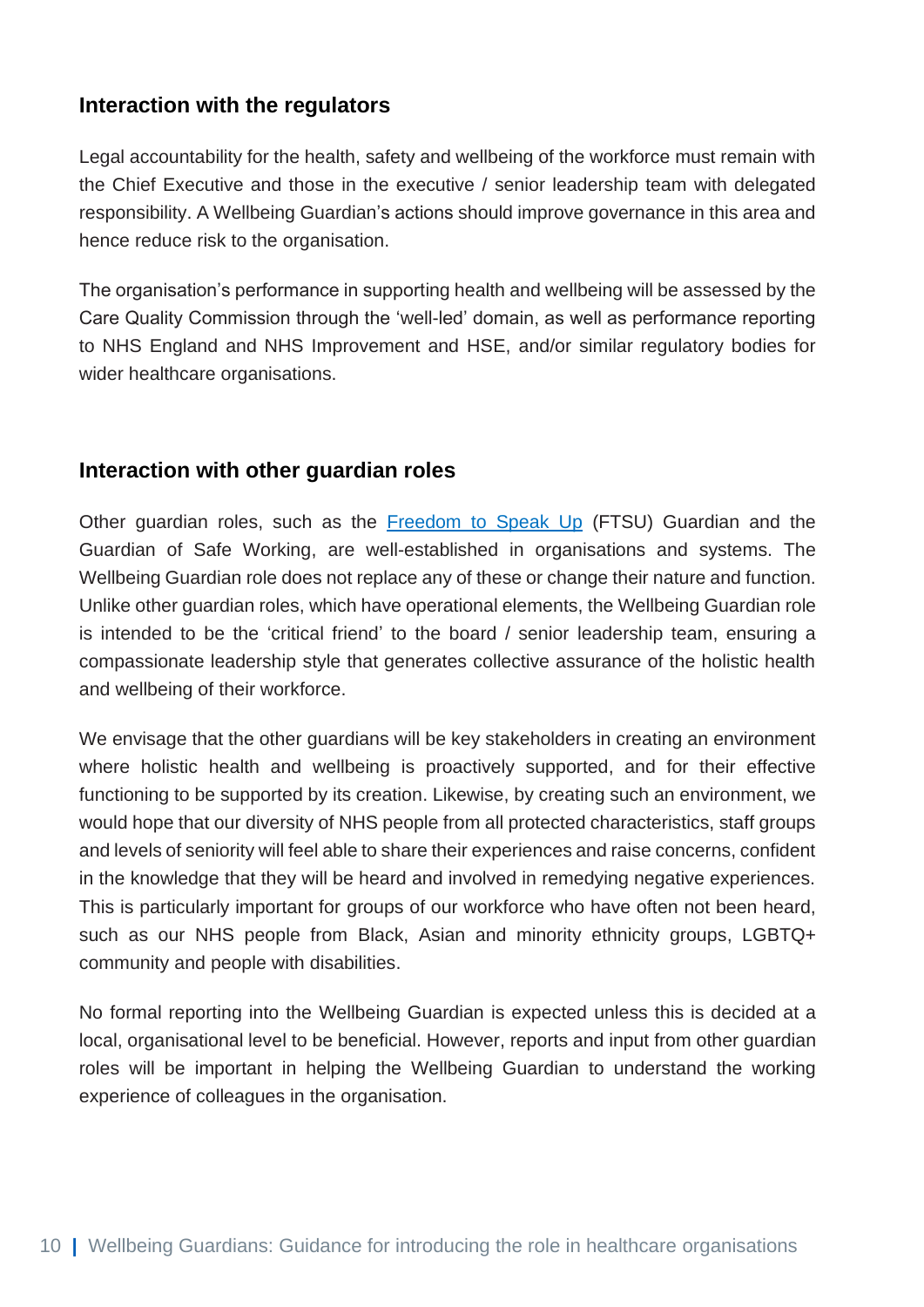#### <span id="page-10-0"></span>**Shaping and developing the role over time**

The *NHS Staff and Learners' [Mental Wellbeing Report,](https://www.hee.nhs.uk/our-work/mental-wellbeing-report) 2019* states:

*"The ways in which the NHS Wellbeing Guardian will work would be for determination by the individual organisation but should be within a common NHS framework, allowing for local best practice"* 

These guidelines provide a starting point to begin implementation of the role across healthcare organisations. NHS England and NHS Improvement will work to establish Wellbeing Guardian community networks, support the development of those in role, and work with these community networks to learn from and shape the role as it naturally evolves over time.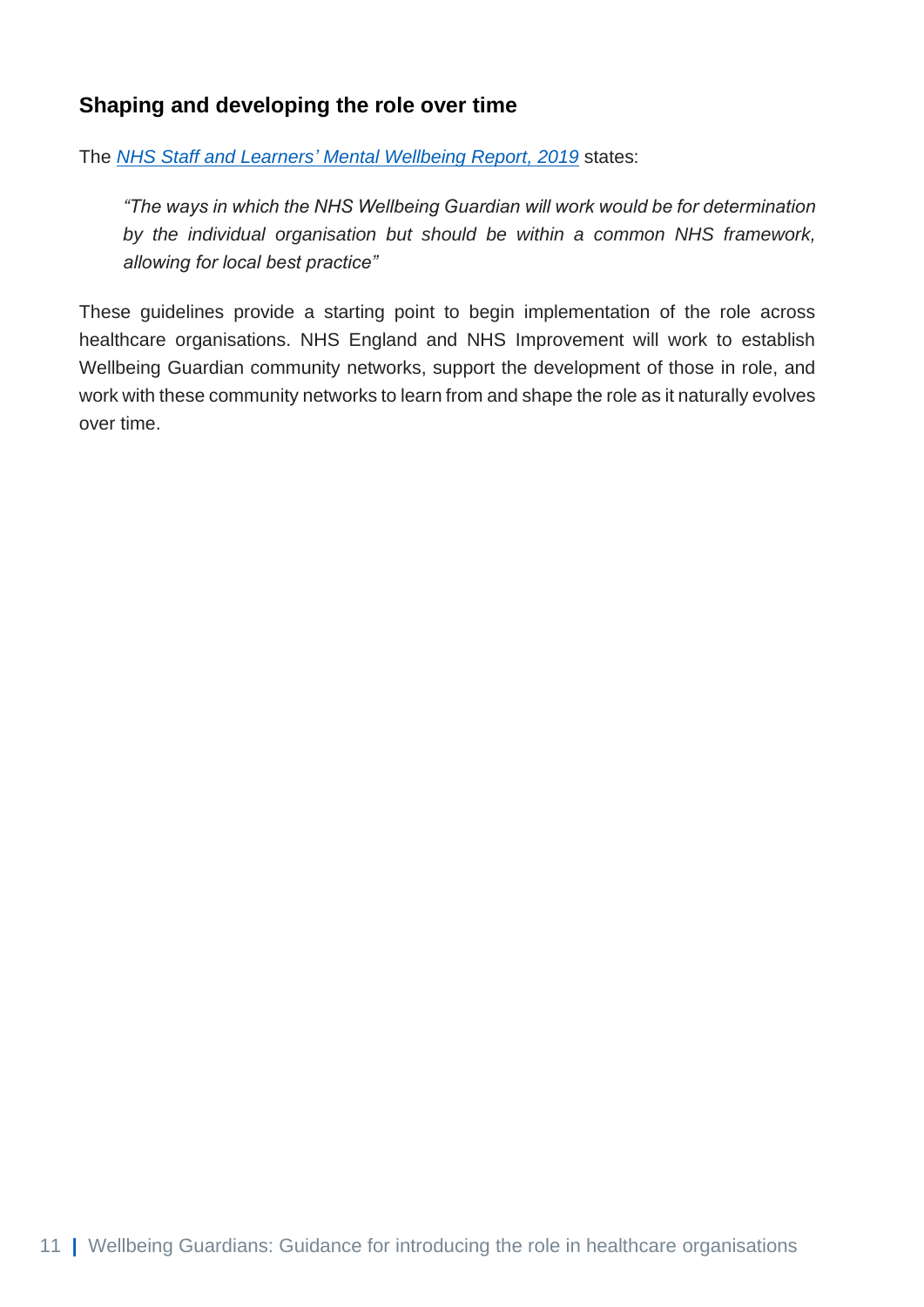# <span id="page-11-0"></span>4. Championing wellbeing

The Wellbeing Guardian role will be influenced and shaped by local organisational need. It will also likely be shaped and developed over time by the community of Guardians as they develop into role. This section outlines a starting point for broad activities that a Wellbeing Guardian may undertake to be effective in role in championing the wellbeing of their employees and enabling a culture of wellbeing.

#### <span id="page-11-1"></span>**Supporting principles**

The NHS Staff and Learners' [Mental Wellbeing Report,](https://www.hee.nhs.uk/our-work/mental-wellbeing-report) 2019 recommended nine principles that the Wellbeing Guardian and board / senior leadership team should uphold to ensure the wellbeing of their employees. These principles have been revised through stakeholder consultation and may continually be updated through ongoing engagement with the Wellbeing Guardian community and stakeholders. These principles are described as follows and offer Wellbeing Guardians and boards / senior leadership teams principles to follow to ensure safe and healthy employees:

- *The health and wellbeing of our NHS people and those learning and working in the NHS should not be compromised by the work that they do for the NHS.*
- *The Wellbeing Guardian will provide suitable challenge to the board / senior leadership team to be assured that the organisation is working with system leaders and regulators, to ensure that wellbeing is given the same weight as other aspects in organisational performance assessment.*
- *The NHS will ensure that all NHS people and learners have an environment that is both safe and supportive of their mental and psychological wellbeing, as well as their physical wellbeing.*
- *The NHS will ensure that the cultural and spiritual needs of our NHS people and those*  learning in the NHS are protected, and equitable and appropriate wellbeing support *for overseas NHS people and learners working in the NHS is provided.*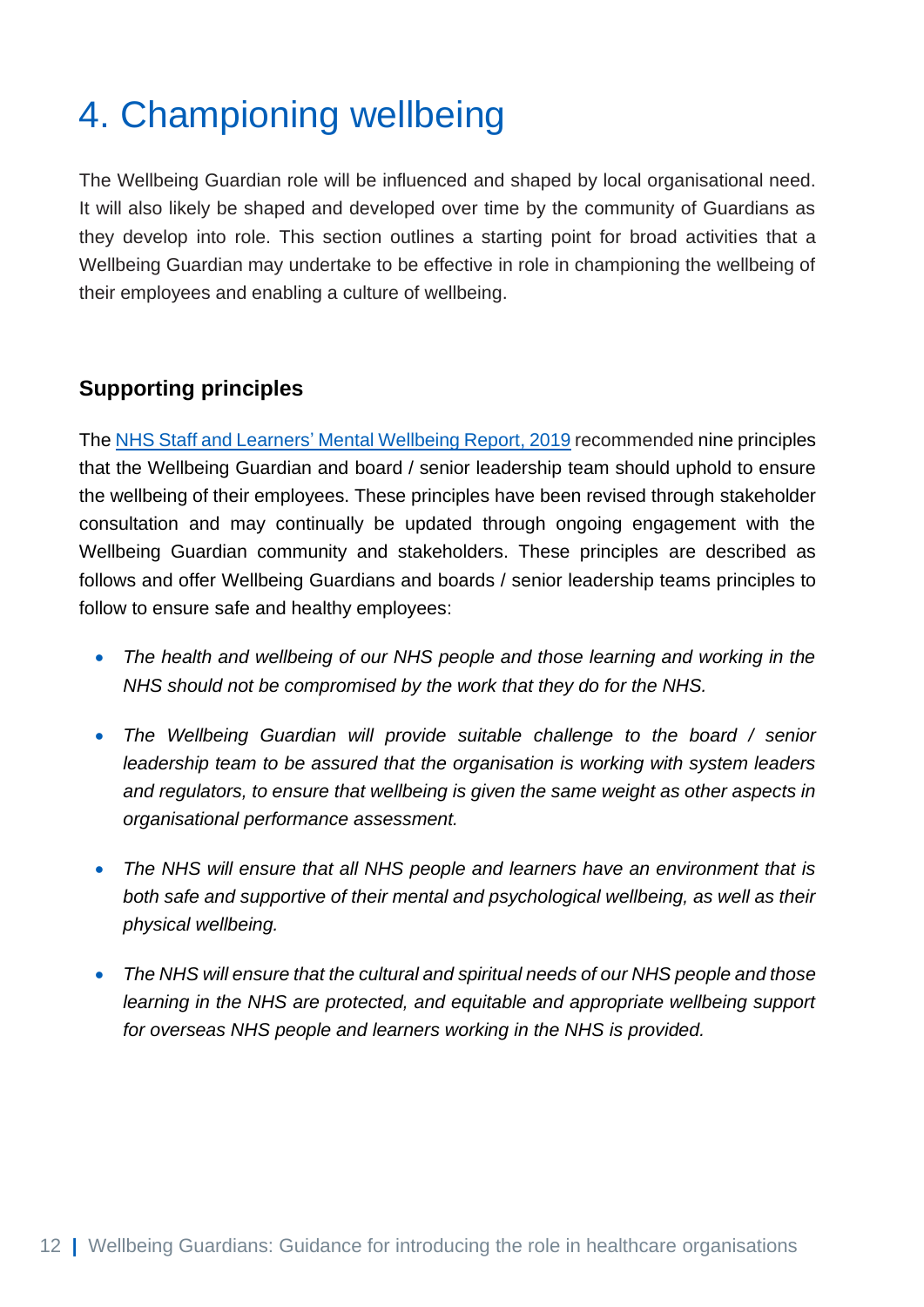- *The NHS will ensure the wellbeing of, and make the necessary adjustments for, the nine groups protected under the Equality Act 2010, including consideration for how intersectionality may impact wellbeing <sup>2</sup> .*
- *The Wellbeing Guardian will receive assurance that all NHS people and those learning in the NHS have ready access to a self-referral, proactive and confidential occupational health and wellbeing services that promotes and protects wellbeing.*
- *Regular assurance will be provided to the Wellbeing Guardian to ensure that NHS people are continually supported through ongoing [wellbeing conversations.](https://people.nhs.uk/projectm_old_v1/wellbeing-conversations/) Also, assurance that 'wellness inductions' (previously 'wellbeing check-in') are being provided to all new NHS people on appointment and to all learners on placement in the NHS, as outlined in the 2019 NHS Staff and Learners' Mental Wellbeing Review's recommendations.*
- *Where an individual or team is exposed to a particularly distressing event, time should be made available to assure the board / senior leadership team and the Wellbeing Guardian that the wellbeing impact on those NHS people has been checked and supported.*
- The death by suicide of any member of our NHS people or a learner working in an *NHS organisation will be independently examined and the findings reported through the board to the Wellbeing Guardian.*

#### <span id="page-12-0"></span>**Wellbeing data and insights**

For the board / senior leadership team to have effective oversight of the health and wellbeing of the organisation, and for the Wellbeing Guardian to be able to undertake their assurance role effectively, executive members should regularly present a range of wellbeing related information to the board to review, analyse and action.

**Appendix 3** gives examples of where and from whom evidence might be sought to inform the board / senior leadership team about health and wellbeing and provide the Wellbeing Guardian with the assurance needed to carrying out their role. The list is not exhaustive, and the availability of sources may vary between organisations.

Several tools support organisational analysis of current health and wellbeing and the provision of data to measure performance. Consistent and regular use of analytical tools

<sup>2</sup> Intersectionality: term used to describe the relationship between overlapping social identities and protected characteristics. More information is found [here.](https://www.equalityhumanrights.com/en/ein-hymchwil/reading-lists/intersectionality-reading-list)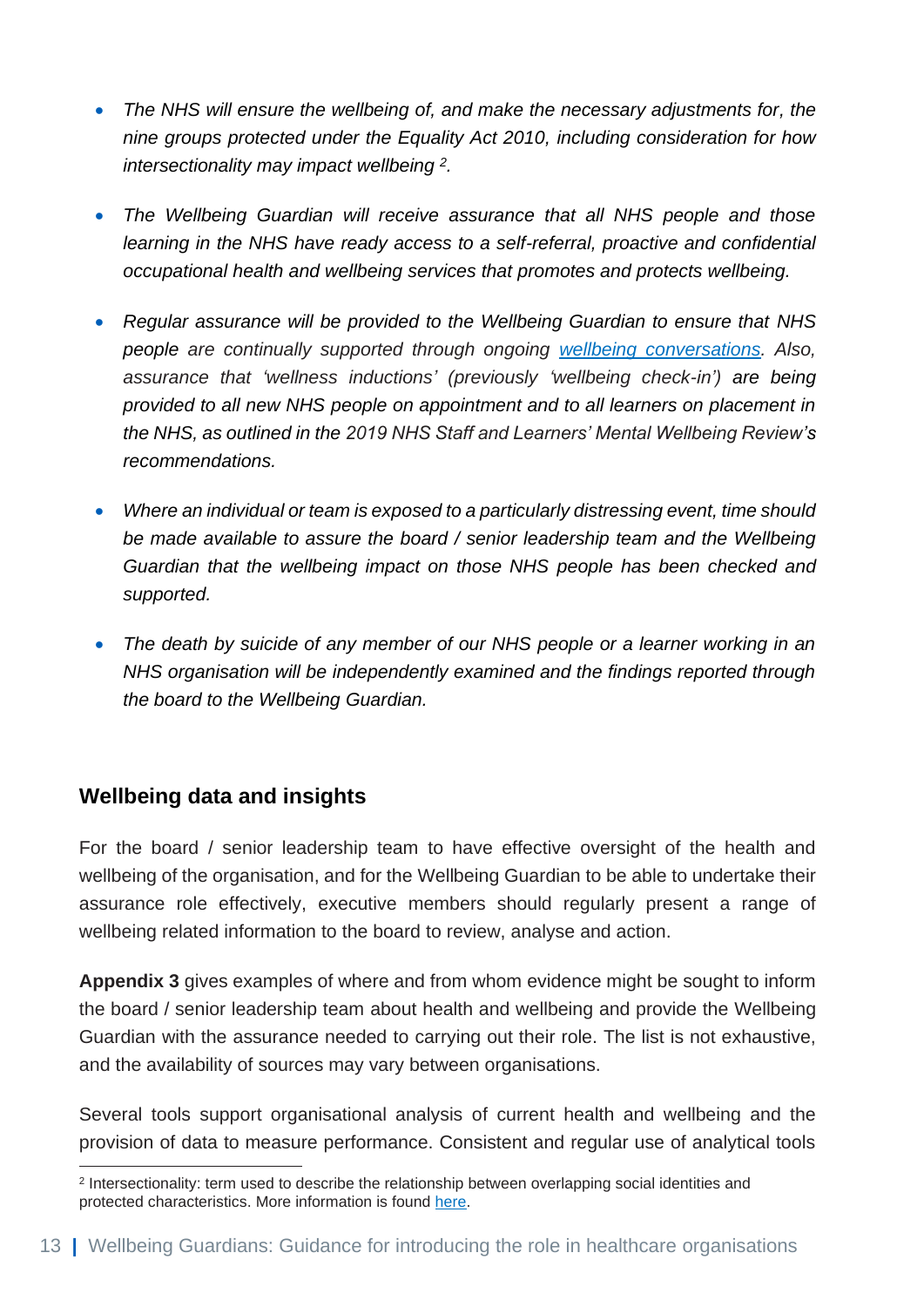will assist trend mapping as new initiatives are introduced. Organisations will need to identify the team or function that is best placed to support the collection of information and its analysis for reporting to the board and Wellbeing Guardian.

The initial analysis phase must be entered into with absolute integrity to create a genuine baseline for employee wellbeing. Some initial analyses may reveal a disappointing overview, but the true picture is needed and the key to maximising improvement.

Recommended validated tools for an organisation's analysis of its performance against holistic health and wellbeing are:

- [NHS health and wellbeing framework](https://www.nhsemployers.org/publications/nhs-health-and-wellbeing-framework) and [diagnostic tool](https://www.nhsemployers.org/publications/nhs-health-and-wellbeing-framework-diagnostic-tool) can be used on an ongoing basis as a developmental tool to continually baseline and seek assurance around employee wellbeing. Wellbeing is dynamic, changes over time and is different to different people. It is important that the diversity of employees' voices is continually engaged and captured (beyond the staff survey) to ensure these rich and diverse perspectives build a true picture of the current culture of wellbeing. This key data stream and analysis should be regularly available to Wellbeing Guardians.
- The [Model Healthcare System](https://www.england.nhs.uk/applications/model-hospital/) has evolving wellbeing data set that can be used for this purpose comprising of a variety of wellbeing indicators for use as part of the Wellbeing Guardian assurance role. The [NHS Staff Survey](https://www.nhsstaffsurveys.com/) also has a variety of employee data for consideration.
- [NHS workforce stress and the supportive organisation framework](https://www.hee.nhs.uk/news-blogs-events/news/meeting-challenge-reducing-stress-building-resilience-nhs-workforce) developed by the National Workforce Skills Development Unit at the Tavistock and Portman NHS Trust health and social care employers improve the mental wellbeing of their employees. It encourages employers to take a closer look at the systems they have to manage and the wellbeing of their people and challenges them to give greater consideration to the impact of workforce stress on their people and to look at how they can provide better support to those who may need it.

#### <span id="page-13-0"></span>**Driven by employee engagement**

The Wellbeing Guardian should work with operational leads for health and wellbeing in the organisation (e.g. HROD, OHWB, or equivalent) to ensure the diversity of the employee voice drives the wellbeing agenda. Most importantly, they should ensure that where improvements are identified, these are acted on to demonstrate to employees that the organisation, board / senior leadership team are committed to creating a culture of wellbeing.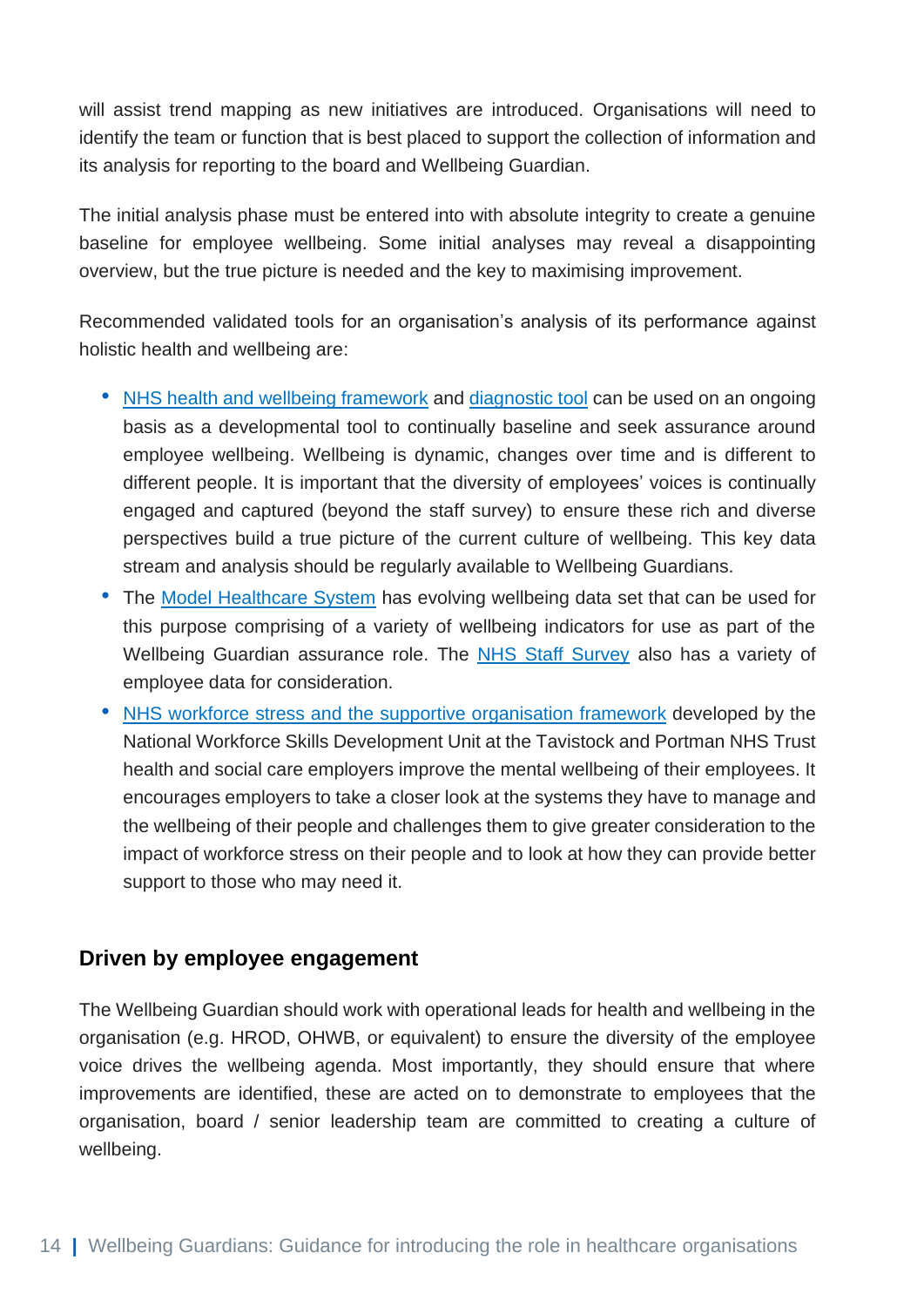The [Staff Survey](https://www.nhsstaffsurveys.com/) is a highly valuable data source for identifying areas of good practice and of concern. However, it is recommended that the organisation has a strategy for collecting data about employee wellbeing with much greater frequency and in a much more targeted manner to ensure ongoing dialogue with the diversity of employees.

Workforce wellbeing data should be analysed to identify potential health and wellbeing inequalities in the workforce. Existing people networks (e.g. BAME, LGBTQ+, disability, staff partnership forums, etc) should provide valuable feedback to the Wellbeing Guardian and support positive, targeted action to address inequalities.

It may be appropriate for Wellbeing Guardians to participate in health and wellbeing employee engagement networks, or similar.

Workplace Wellbeing Champions also offer a rich source of data to assist in this ongoing dialogue. Wellbeing Champions are existing employees who take on an additional, active and practical role in ensuring the continued safety, health and wellbeing of colleagues within their local team / service / function / network / community setting. The network of organisational Wellbeing Champions is able to provide rapid feedback on issues and opportunities relating to organisational health and wellbeing.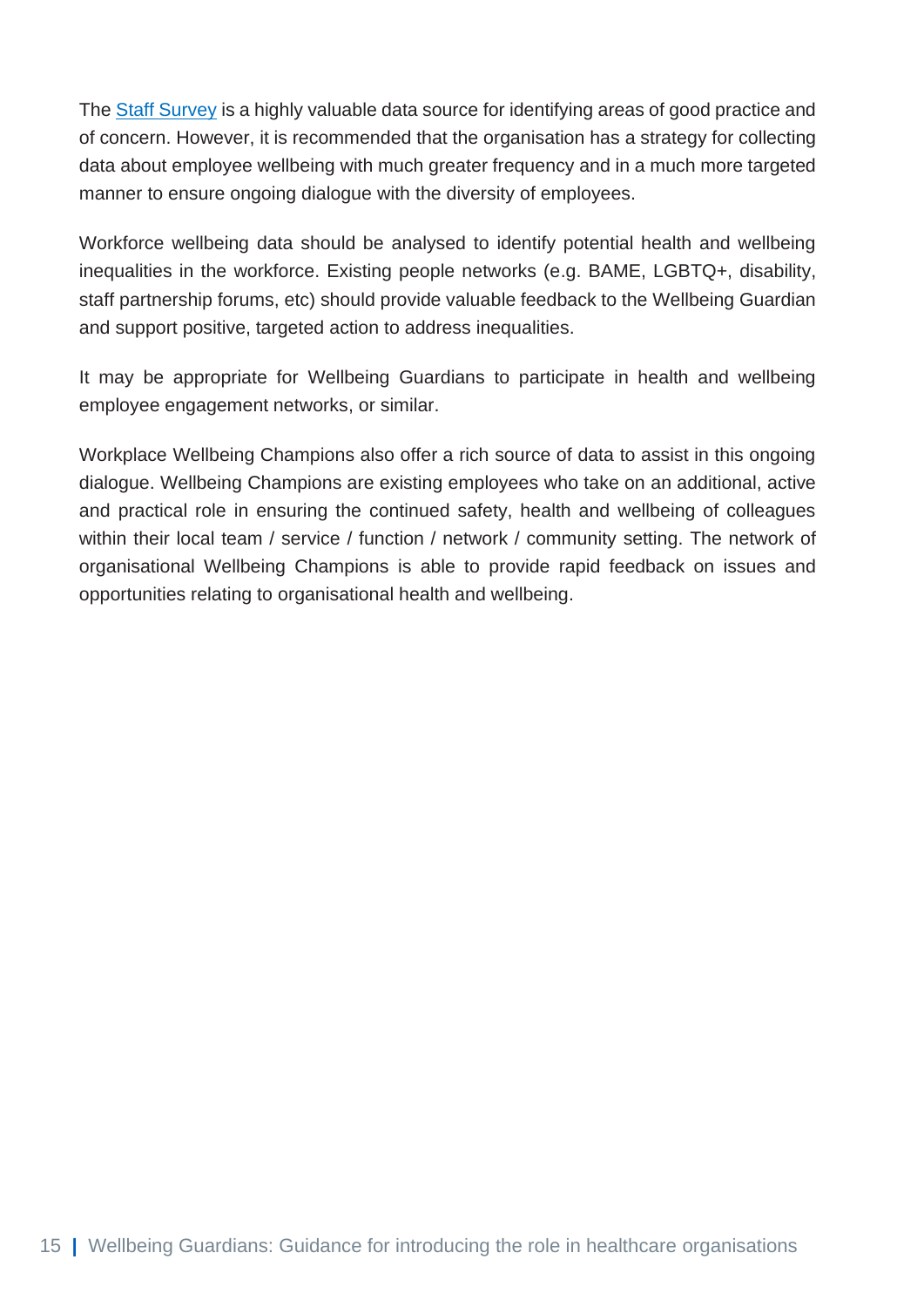# <span id="page-15-0"></span>5. Implementing the Wellbeing Guardian role

Different healthcare provider and commissioning organisations, primary care, and systemlevel organisations will be at different places in their journey to support and improve the health and wellbeing of their NHS people. They should therefore self-assess and decide how they can best introduce the Wellbeing Guardian role, while also achieving its aims as outlines in this guidance. In some organisations the new Wellbeing Guardian may be able to fulfil all elements of their role from the start, and in others they may need to phase these in.

**Phase 3:** Health and wellbeing is routinely considered and drives board / senior leadership team activity **Phase 2: Principles of** Wellbeing Guardian role are largely embedded **Phase 1:** Health and wellbeing has limited coverage at board / senior leadership team level Undertake NHS Health and Wellbeing Framework Diagnostic Tool to assess current health and wellbeing performance and identify priority activities. Agree the priority actions to be included in the Wellbeing Guardian role description and how the supporting principles will be phased in. Identify a Wellbeing Guardian, support them to into role, and develop a supportive infrastructure (i.e. HROD / OHWB etc.) The Wellbeing Guardian role is established and functioning well. Most of the principles are routinely evidenced at board/senior meetings. A health and wellbeing strategy is in place (either standalone or as part of a wider people strategy) and being delivered. Staff experience measures indicate a compassionate culture of wellbeing is in place or being created. All board / senior leadership team members routinely consider the holistic health and wellbeing of employees in their strategic and operational plans, and performance reporting. The board / senior leadership team regularly receive wellbeing feedback and employee stories. All principles are being delivered. The NHS Health and Wellbeing Diagnostic Tool dashboard is green.

Organisations will first need to assess their current performance in relation to the nine principles supported by the Wellbeing Guardian. They will then need to agree which of the three starting points will ensure their effective implementation and delivery of these principles that the Wellbeing Guardian role will support.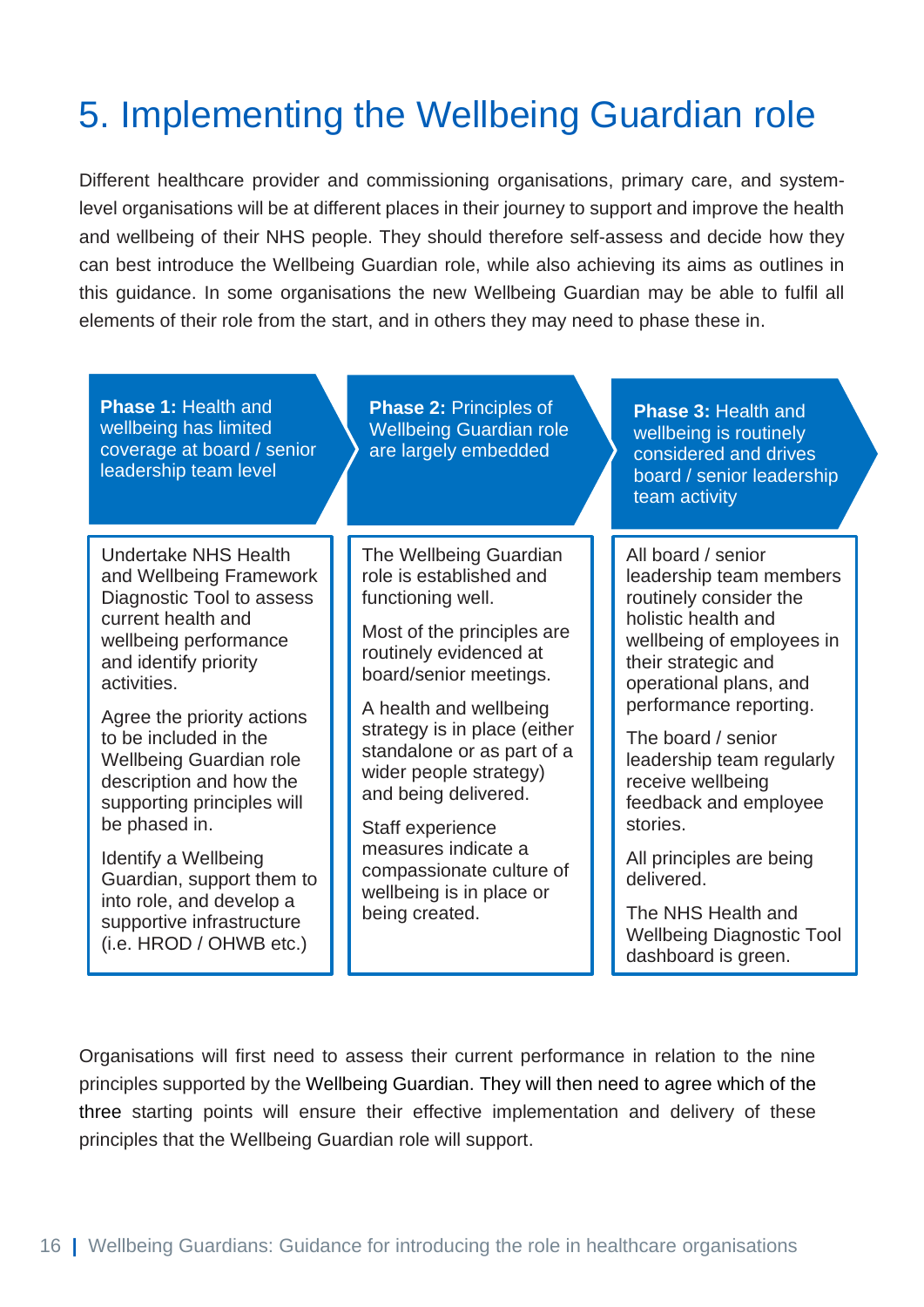The Wellbeing Guardian role should become an integral part of the organisation, role modelling how the holistic health and wellbeing of healthcare people is everyone's responsibility and how it should be given explicit consideration in everything we do. They also provide an opportunity to identify and address inequalities for specific groups in our workforce, for the benefit of these groups and in turn, the workforce as a whole.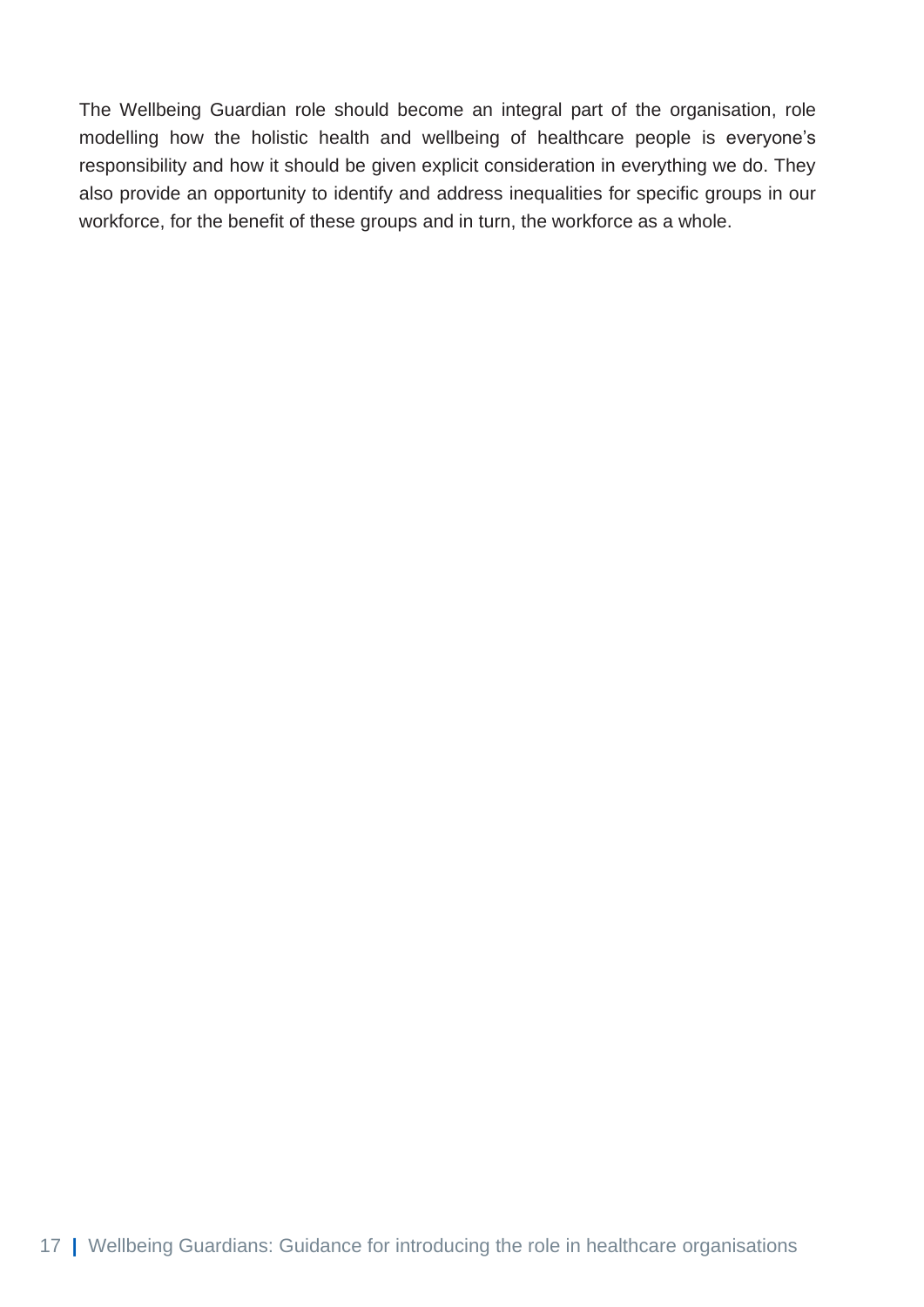### <span id="page-17-0"></span>Appendix 1a: Wellbeing Guardian Expert Reference Group

| <b>Name</b>                      | <b>Organisation/role</b>                                                                                 |
|----------------------------------|----------------------------------------------------------------------------------------------------------|
| Co-Chair: Dr Paul Litchfield CBE | Chair of the What Works Centre for Wellbeing                                                             |
| Co-Chair: Danny Mortimer         | <b>Chief Executive Officer, NHS Employers</b>                                                            |
| <b>Cheryl Samuels</b>            | Head of People Strategy, National Health and Wellbeing<br>Programme, NHS England and NHS Improvement     |
| <b>Diane Oakley</b>              | Workforce Improvement Lead, NHS England and NHS<br>Improvement                                           |
| Louise Pramas (Pratt)            | Project Lead - Health and Wellbeing, NHS England and NHS<br>Improvement                                  |
| Dr Teresa Hewitt-Moran           | Health Education England Senior Prog Lead, NHS Staff and<br>Learners' Wellbeing Commission               |
| Kathryn Grayling                 | Health Education England Clinical Fellow, NHS Staff and<br>Learners' Wellbeing Commission                |
| Dr Tahreema Matin                | Health Education England Clinical Advisor, NHS Staff and<br>Learners' Wellbeing Commission               |
| Anne De Bono                     | President, Faculty of Occupational Medicine, and University<br><b>Hospitals of Leicester</b>             |
| <b>Kerry Gulliver</b>            | Director of Human Resources and Organisational Development,<br>East Midlands Ambulance Service NHS Trust |
| Henrietta Hughes                 | National Freedom to Speak Up Guardian                                                                    |
| <b>Melanie Walker</b>            | Chief Executive Officer, Devon Partnership NHS Trust                                                     |
| Alan Craddock                    | Head of Public Services, Health and Safety Executive                                                     |
| <b>Steve Alwyn</b>               | Workforce and OD lead, NHS Dorset Clinical Commissioning<br>Group                                        |
| Prof Louis Appleby               | Government advisor on suicide, Manchester University, Division<br>of Psychology & Mental Health          |
| <b>Trade Union Group</b>         | <b>Trade Union Group</b>                                                                                 |
| <b>Michael Pantlin</b>           | Group Director of People, Barts Health NHS Trust                                                         |
| <b>Julian Eve</b>                | Head of Learning and Development, Nottinghamshire<br><b>Healthcare NHS Foundation Trust</b>              |
| Jennifer Gardner                 | Assistant Director, Staff Experience, NHS Employers                                                      |
| <b>Amanda Oates</b>              | Executive Director of Workforce, Mersey Care NHS Foundation<br><b>Trust</b>                              |
| Alex Watson                      | HR Business Partner, Norfolk Community Health and Care NHS<br><b>Trust</b>                               |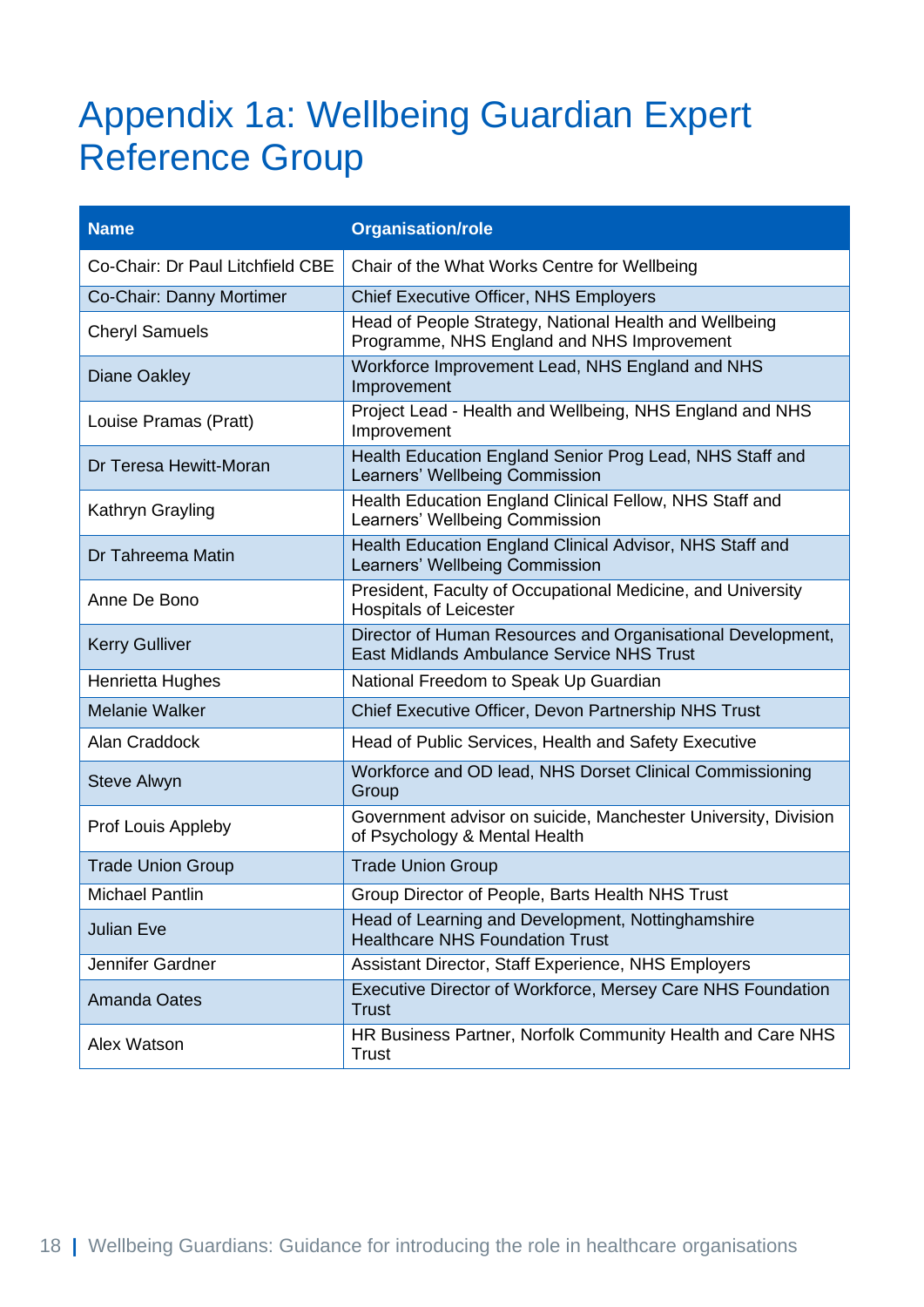### <span id="page-18-0"></span>Appendix 1b: NHS England and NHS Improvement Health and Wellbeing Expert Advisory Board

| <b>Name</b>                         | <b>Role</b>                                                                                                                                  |
|-------------------------------------|----------------------------------------------------------------------------------------------------------------------------------------------|
| <b>Chair: Dame Carol Black</b>      | Expert Adviser on Health and Work to NHS England and Public<br><b>Health England</b>                                                         |
| Caroline Corrigan                   | Interim Director of Culture Transformation, NHS England and NHS<br>Improvement                                                               |
| <b>Cheryl Samuels</b>               | Head of People Strategy, National Health and Wellbeing<br>Programme, NHS England and NHS Improvement                                         |
| <b>Chris Turner</b>                 | <b>Civility Saves Lives</b>                                                                                                                  |
| Christian van Stolk                 | Vice President and Research Group Director of Home and Social<br>Policy at RAND Europe                                                       |
| <b>Christine Hancock</b>            | Founder of C3, Collaborating for Health                                                                                                      |
| Crishni Waring                      | Chair, Northamptonshire Healthcare NHS Foundation Trust                                                                                      |
| <b>Diane Oakley</b>                 | Workforce Improvement Lead, NHS England and NHS Improvement                                                                                  |
| Giles Wright                        | Assoc. Director Health & Wellbeing, Cambridge University Hospitals<br><b>NHSFT</b>                                                           |
| Habib Naqvi                         | <b>WRES Implementation Manager</b>                                                                                                           |
| <b>Harprit Hockley</b>              | Lead for Civility and Respect, NHS England and NHS Improvement                                                                               |
| <b>Henrietta Hughes</b>             | National Freedom to Speak Up Guardian Office                                                                                                 |
| Jennifer Gardner                    | Assistant Director at NHS Employers - Staff experience including<br>health and wellbeing, engagement and retention                           |
| <b>Justin Varney</b>                | Director of Public Health, Birmingham City Council                                                                                           |
| <b>Kim Nurse</b>                    | Executive Director of Workforce at West Midlands Ambulance<br><b>Service University NHS Foundation Trust</b>                                 |
| Liz Nyewade                         | Deputy CPO, St George's University Hospitals NHS Foundation<br><b>Trust</b>                                                                  |
| Secretary: Louise Pramas<br>(Pratt) | Project Lead - Health and Wellbeing, NHS England and NHS<br>Improvement                                                                      |
| <b>Paul Litchfield</b>              | Chair of the UK's What Works Centre for Wellbeing, Previous Chief<br><b>Medical Officer at BT</b>                                            |
| <b>Richard Heron</b>                | Vice President and Chief Medical Officer (previous president of<br>society of occupational medicine and faculty of occupational<br>medicine) |
| <b>Roger Kline</b>                  | Research Fellow, Middlesex University. Advisor on bullying and<br>equality in the NHS                                                        |
| <b>Steve Boorman</b>                | Chair, Council Work and Health, Director of Employee Health,<br>Empactis                                                                     |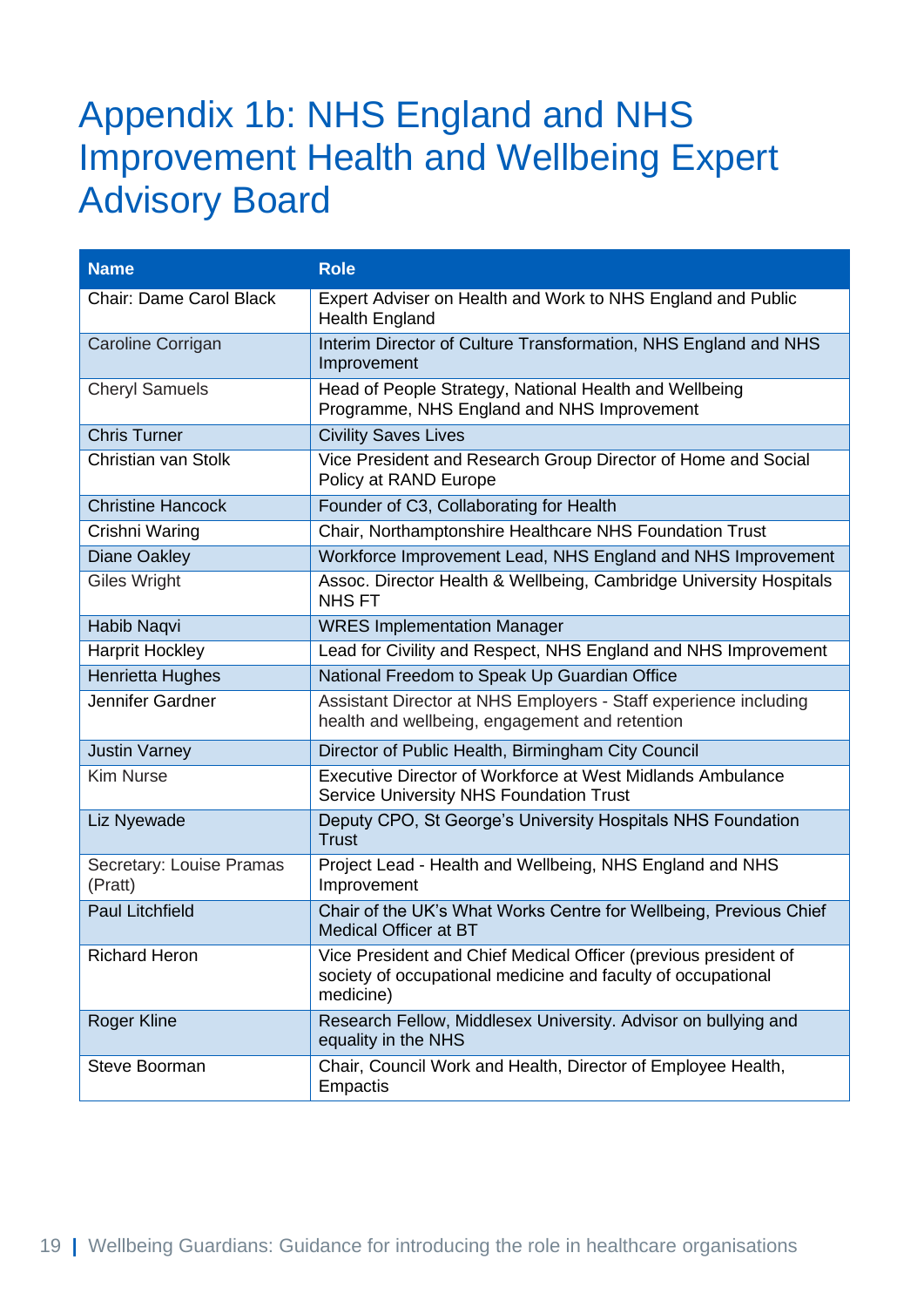### <span id="page-19-0"></span>Appendix 2: Example Wellbeing Guardian role description

**The Wellbeing Guardian role will be different in each healthcare organisational context and setting. Therefore, these role guidelines should be adapted to the local context and used as a flexible starting point, rather than mandate.**

**When implementing the Wellbeing Guardian role, the organisation should keep in mind that the role is that of leadership and assurance to enable a culture of wellbeing. Therefore, the organisation should ensure that there is operational infrastructure and support to enable the Guardian to be effective and maximise their time in role (e.g. with support from Human Resources, Organisational Development, Occupational Health and Wellbeing people related functions).**

#### **Purpose**

The overriding purpose of the Wellbeing Guardian is to routinely challenge the organisation's activities and performance to create a compassionate environment which promotes the culture of wellbeing of our NHS people, where organisational activities empower the holistic health and wellbeing of its entire workforce.

**Promoting holistic wellbeing**: Enabling the organisation to consider a holistic health and wellbeing approach, intended to reflect:

- **mental/psychological wellbeing** e.g. recognising that we all have mental wellbeing and that we need a psychologically safe environment to work in, with support available when it is needed.
- **physical wellbeing** e.g. taking proactive steps to create a healthy working environment, including by making food available, providing equipment to keep our people safe and active, and ensuring rest breaks and working patterns support good health.
- **equality and inclusion** e.g. taking steps to understand and support the individual and diverse needs of people working in the organisation so that they can thrive at work.
- **civility and respect** e.g. addressing incivility which can lead to bullying
- **social wellbeing** e.g. recognising team wellbeing, informal chats, shared rest spaces and moments of down-time enable our people to re-charge, bond and share resilience.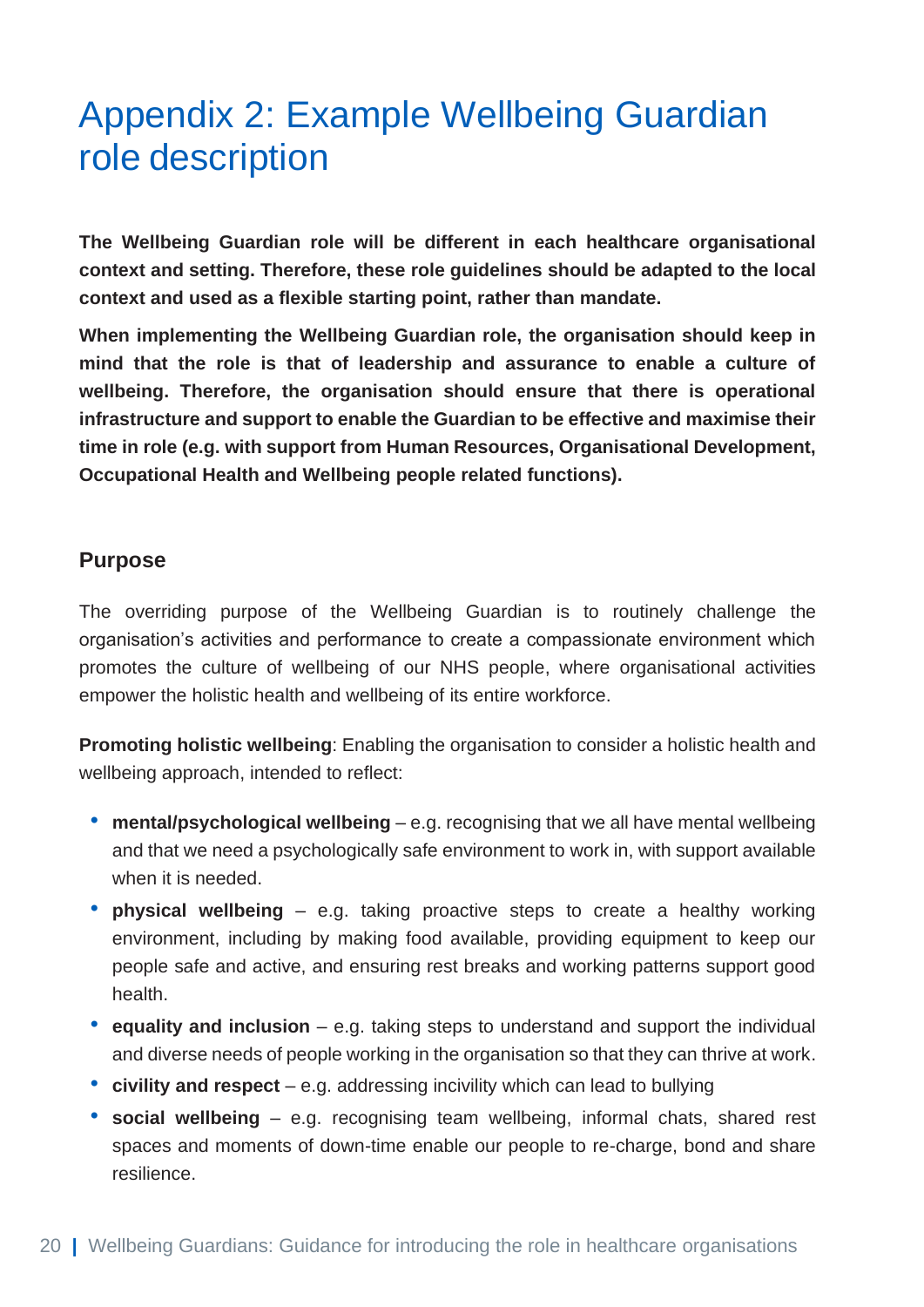- **spiritual wellbeing** e.g. creating a working environment where our people feel able to share their whole selves, beyond just their beliefs or faith (including people of no faith), sharing who we are as individuals, our relationships and what gives us meaning and purpose.
- **financial wellbeing** e.g. ensuring that the employer recognises the diverse ways that our NHS people are financially impacted by internal or external activities, making different sources of support available for all.

**Seeking assurance:** The Wellbeing Guardian may request information from the executive / operational management team to give the board / senior leadership team the necessary assurance that a healthy working environment is being created. This should enable the board / senior team to determine what is important for them to pay attention to so that improvements can be made and shared. For example, they may wish to request a 'wellbeing dashboard' using existing quantitative data sources and also complement this with qualitative data using frontline feedback in the form of stories from our NHS people. The corresponding updates and assurance from the executive team will evidence how the organisation creating a wellbeing culture and taking action, as required.

**Questioning:** In line with the nine principles, through their line of questioning they should help the board / senior leadership team to be mindful of the organisational responsibility to the health and wellbeing of their NHS people. The Wellbeing Guardian should challenge the board / senior leadership team to account for its decisions and their impact on the health and wellbeing of its NHS people. Any identified unintended negative consequences of organisational actions need to be reviewed with a view to mitigating them. As this becomes routine practice, the Wellbeing Guardian's need to challenge should reduce over time, as peer senior leaders increasingly champion wellbeing as 'the norm'.

**Diversity of people:** The Wellbeing Guardian will recognise and respond to the need for a tailored, holistic health and wellbeing approach for different groups within the workforce, the diverse cultural backgrounds that need to be engaged in different ways and may require different responses, and the potential impact of intersectionality needs to be recognised. For example, different cultures and faith groups do not approach bereavement and grief in the same way and therefore more than one support offer may be needed / those from LGBTQ+ communities may hide their wellbeing needs as part of feeling unable to fully express their personal identity in the workplace, etc.

**Connectivity:** Operating in an inclusive manner, the Wellbeing Guardian will actively encourage leadership of the wellbeing agenda across all executive functions in a way that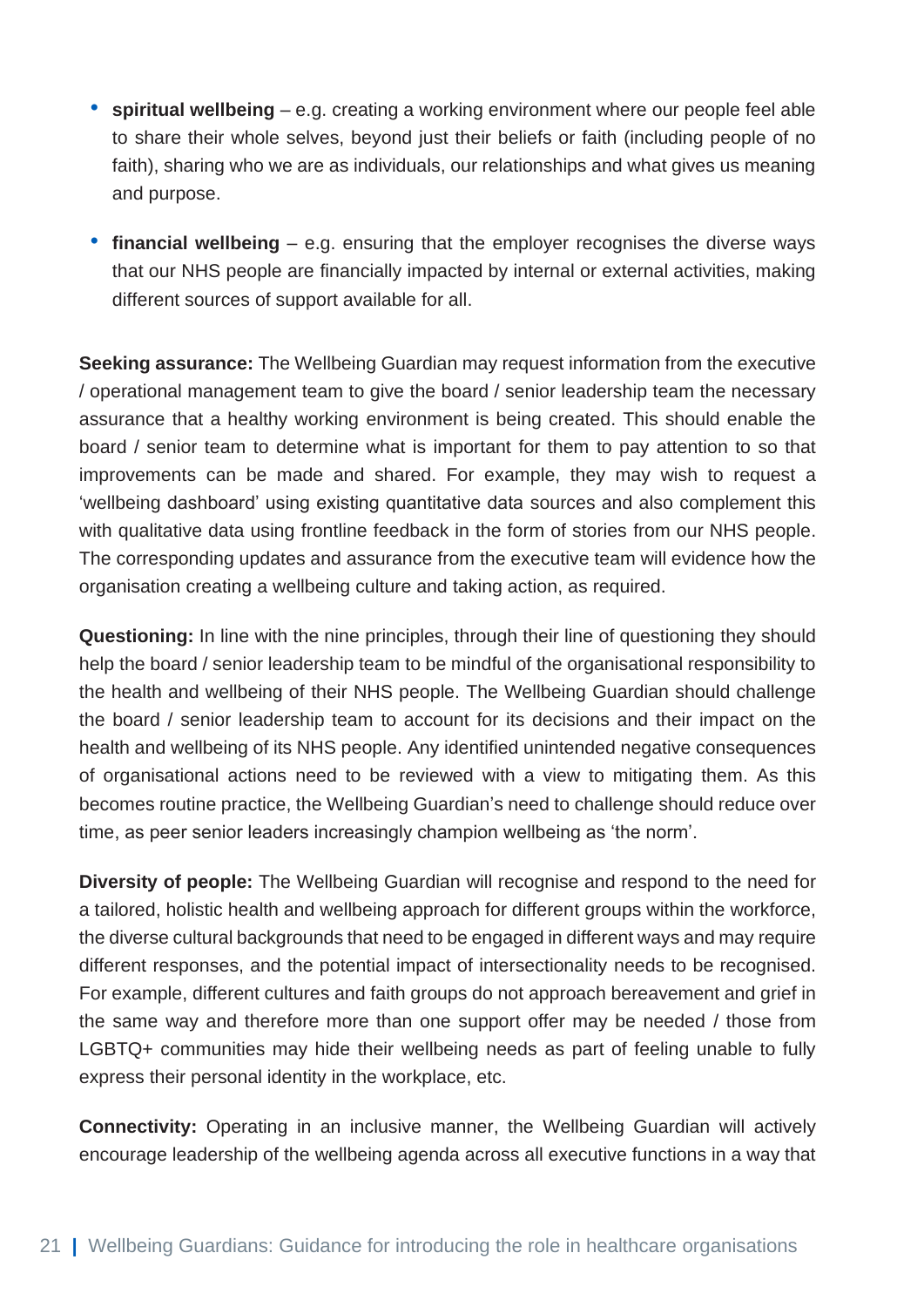engages ownership and advocacy across the organisation, valuing and building on existing internal resource.

#### **Values**

The Wellbeing Guardian will act as a critical friend to the board / senior leadership team colleagues, based on the available evidence showing that organisations which promote workforce wellbeing deliver safer, higher quality patient care.

Leadership that focuses on how people are treated as well as what they achieve is critical to a wellbeing culture. The Wellbeing Guardian will therefore role model the values of fairness, compassion, and inclusivity.

Wellbeing inequalities are particularly damaging, and an organisation's most vulnerable people are therefore at greatest risk. The Wellbeing Guardian should therefore be mindful of their perceived seniority and will actively promote opportunities for the most vulnerable in the workforce to contribute.

Consideration of personal characteristics is critical when deciding who to appoint to the Wellbeing Guardian role. A successful Guardian will be open, honest, and willing to challenge the status quo in promoting a wellbeing culture within the organisation.

#### **Recommended main duties and responsibilities**

To meet the aims of this role, the Wellbeing Guardian may:

- **Routinely question how the wellbeing of employees has been considered** as part of every board / senior leadership team decision.
- Request **evidence** on behalf of the board to provide assurance of the organisation's strategic approach to a wellbeing culture which is supportive of NHS people, fostering the ambition of creating a happy, healthy and psychologically safe workplace.
- Routinely **challenge** senior leaders, to ensure that holistic health and wellbeing is considered in all aspects and levels of the organisational structure.
- Support the development of the organisation's **holistic health and wellbeing strategy** to meet the requirements outlined in the NHS People Plan.
- Encourage high level engagement with the wellbeing strategy, questioning whether the **appropriate level of resource, capacity, infrastructure and capability** are in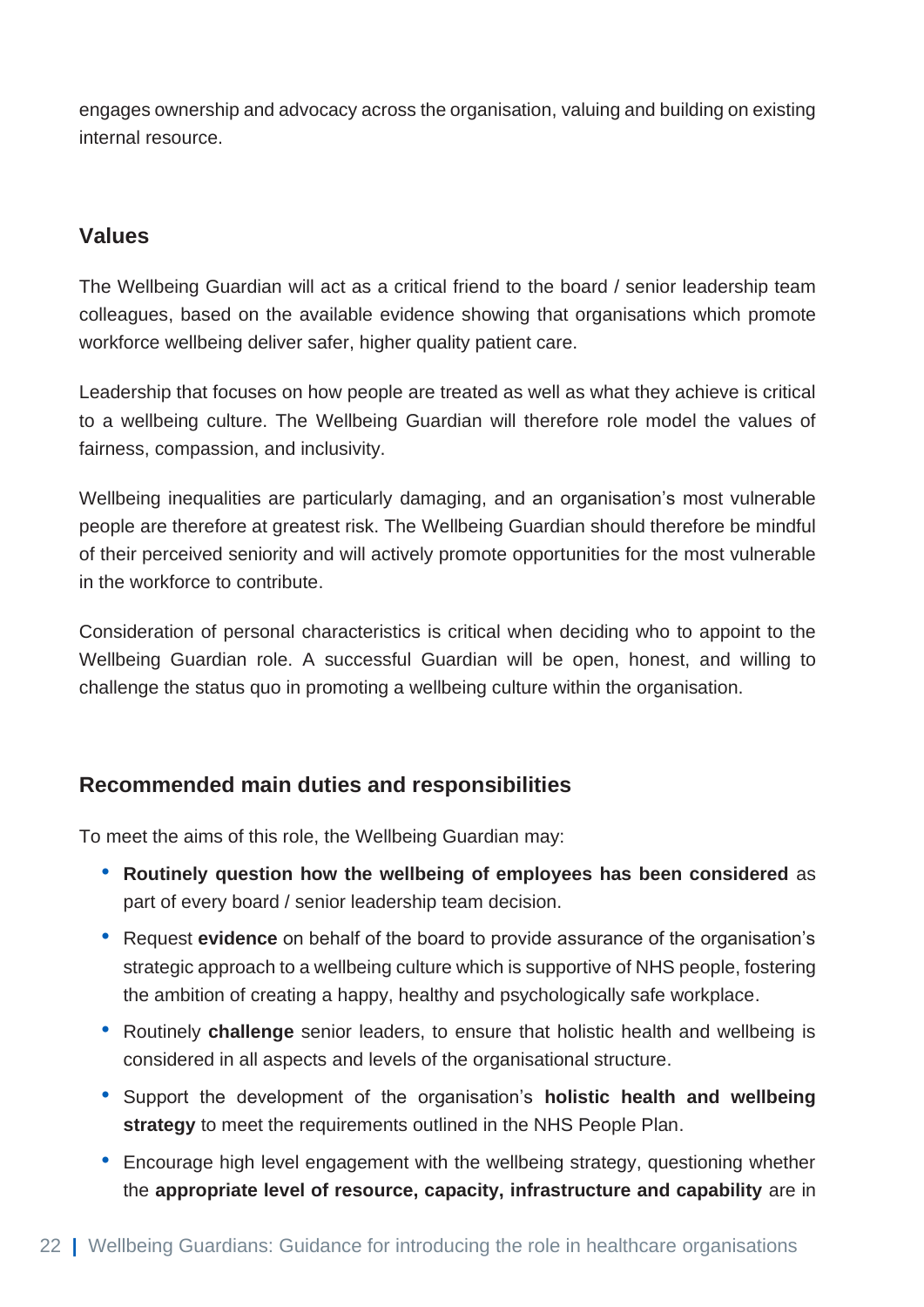place to deliver sustainable change and improvement (e.g. HR, OD, Occupational Health and Wellbeing services etc).

- Provide opportunities for existing **good practice** to be shared and recognised more widely to aid learning.
- **Challenge the board / senior team to monitor** and receive reports on the implementation and delivery of the wellbeing strategy, benchmarking progress on the nine principles supported by the Wellbeing Guardian and the high impact actions of the NHS People Plan. This will include identification of immediate risks to staff and learner holistic health and wellbeing and the mitigating actions.
- Receive **evidence and assurance** that an appropriate programme **resource is in place** to yield **successful delivery** of the wellbeing strategy, including scope, objectives, project plans, risks, interdependencies, resources, and measures of success.
- Confront and **challenge organisational behaviours** that are detrimental to staff and learner health and wellbeing at the individual, team, and system level.
- Influence senior managers in the organisation through complex and **cultural change**, promoting involvement and engagement for wellbeing improvements.
- Provide **innovative and progressive thinking**, guidance, and challenge to senior stakeholders about what it means to be a supportive organisation.
- Where appropriate, participate in regional and national Wellbeing Guardian networks to **maximise the opportunity for system-wide partnerships** and crossorganisational learning.

#### **Recommended principle-specific responsibilities**

To meet the aims and nine principles of this role, the Wellbeing Guardian may:

- Receive assurance that **health and wellbeing strategies protect holistic health and wellbeing** and meet the specific needs of the organisation's people and learners.
- Influence senior leaders in the organisation to ensure that the same **weight is given to holistic health and wellbeing** as to other aspects in organisational performance assessment.
- Request assurance for the board that the necessary process and infrastructure is in place for a self-referring, **proactive and confidential occupational health service** that protects wellbeing and meets the specific needs of the organisation's staff and learners.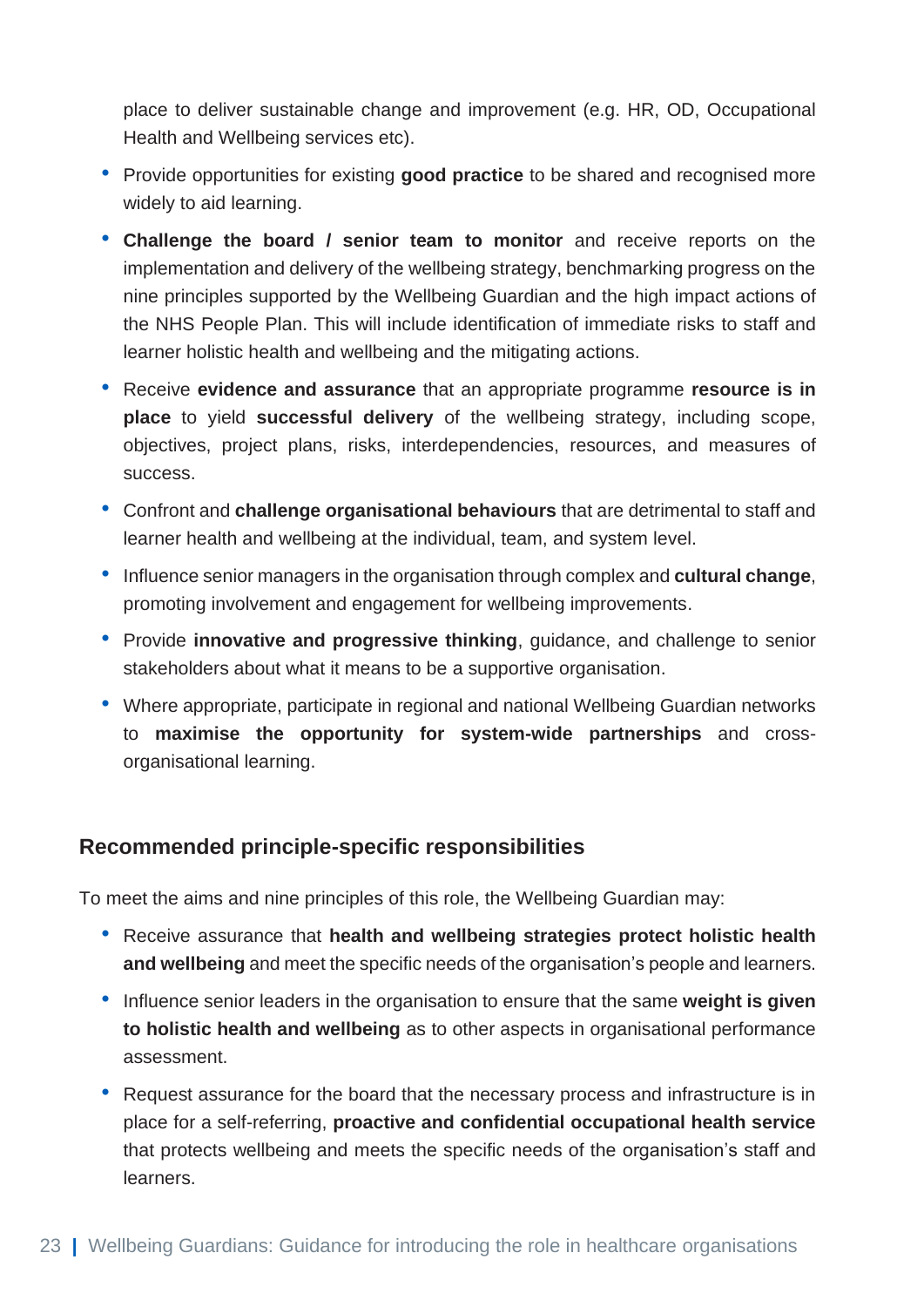- Request progress updates on the implementation of the organisation's **wellbeing conversations** and **wellness induction** (previously wellbeing 'check-in') policy, process and reporting systems.
- Request assurance for the board on the development of the policy and infrastructure required to provide meaningful and timely **wellbeing impact assessments** for staff and learners following their exposure to difficult or distressing incidents (including but not limited to clinical incidents).
- Request reports evidencing the organisation's compliance with meeting the wellbeing needs and necessary adjustments for the **nine groups protected under the Equality Act 2010** (including consideration for how intersectionality may impact on wellbeing).
- Request strategic oversight on the **organisation's environment and infrastructure** (e.g. civility and respect, inequalities, etc) to ensure that it is safe and supportive of the holistic health and wellbeing needs of staff and learners.
- Challenge the board to ensure that policies and processes are implemented to provide assurance that the **spiritual and cultural needs** of the organisation's staff and learners are protected, and that the support available to staff is equitable and appropriate.
- **Support the lead for the organisational People Plan** (sometimes called the Workforce Strategy or part of the organisational Strategic Development Plan) to **commission the independent examination** in the unfortunate event of a death by suicide of a member staff or learner on placement with the organisation. Invite presentation of the findings of 'death by suicide reviews' to the trust board, leading frank and open discussions of deliverable improvement plans, where recommended.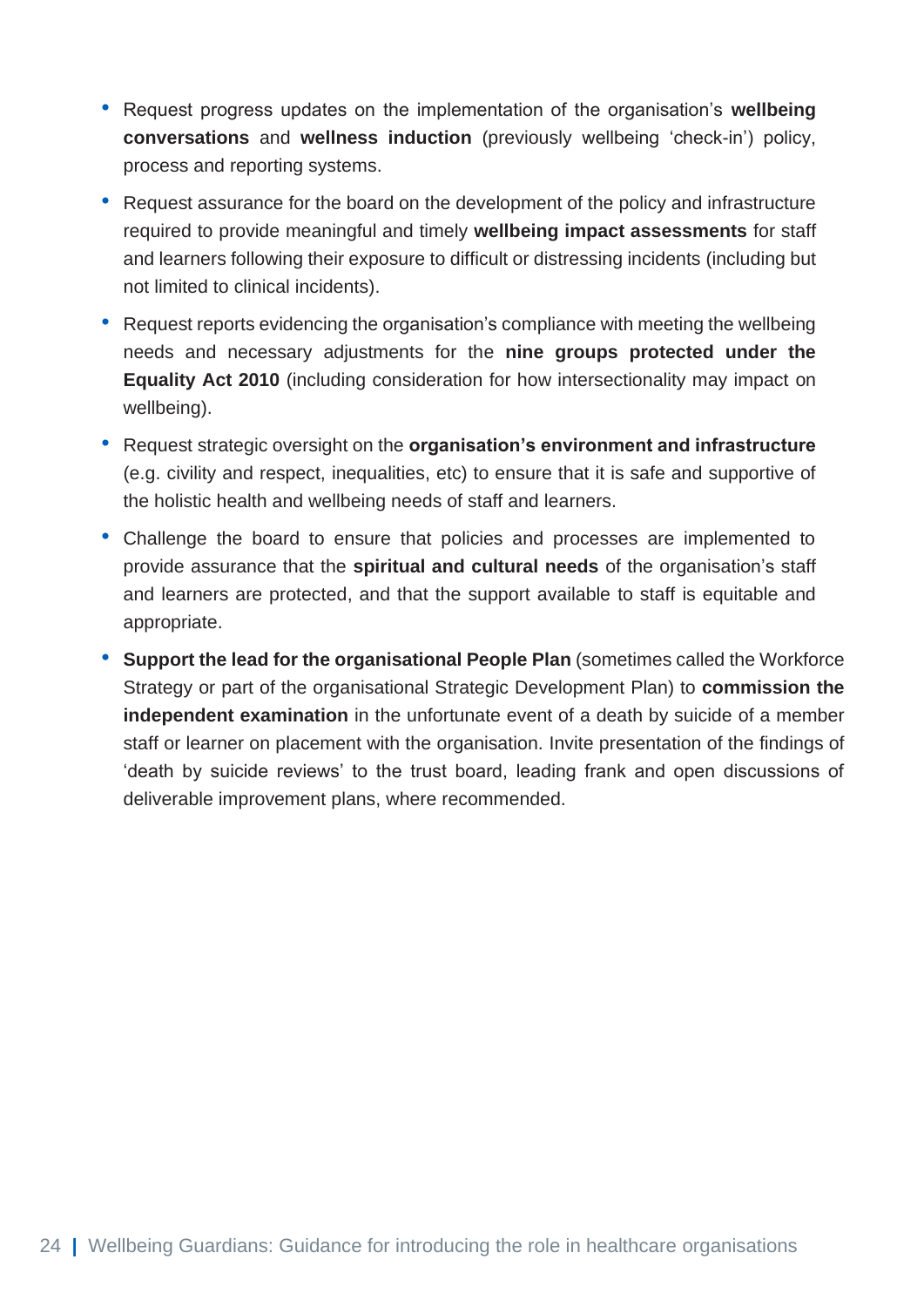# Appendix 3: Examples of evidence to support the Wellbeing Guardian principles

The following table highlights the nine principles from within the original NHS Staff and Learners' Mental Wellbeing Review (2019) and potential sources of evidence and ways for organisations to collect that evidence to effectively support Wellbeing Guardians in their role.

<span id="page-24-0"></span>

|                | <b>Principle</b>                                                                                                                                                                                                                                             | <b>Possible evidence sources</b>                                                                                                                                                                                                                                                                                                                                                                                            | Possible key stakeholders in collecting/ providing<br>evidence                                                                                                                                                                                            |
|----------------|--------------------------------------------------------------------------------------------------------------------------------------------------------------------------------------------------------------------------------------------------------------|-----------------------------------------------------------------------------------------------------------------------------------------------------------------------------------------------------------------------------------------------------------------------------------------------------------------------------------------------------------------------------------------------------------------------------|-----------------------------------------------------------------------------------------------------------------------------------------------------------------------------------------------------------------------------------------------------------|
|                | 1. The health and wellbeing of those<br>working and learning in the NHS<br>should not be compromised by the<br>work they do for the NHS.                                                                                                                     | The organisation's people strategy includes<br>detailed workforce data to indicate<br>demographic and location-specific risks<br>Workforce performance reports regularly<br>reflect what action is being taken to mitigate<br>or address these risks<br>Operational plans and strategies explicitly<br>reference risk assessments and analysis of<br>risks to staff holistic health and wellbeing<br>and mitigating actions | Wellbeing champions<br>Occupational Health and Wellbeing leads<br>Human resource/organisational development (or<br>similar) teams<br>Operational directorates<br>Trade union/staff-side representatives<br>Staff networks (e.g. BAME, LGBTQ+, disability) |
| 2 <sub>1</sub> | Where an individual or team is<br>exposed to a particularly distressing<br>event, board time should be made<br>available to assure the board and<br>the Wellbeing Guardian that the<br>wellbeing impact on those NHS staff<br>and learners has been checked. | Process is identified to ensure risks to staff<br>mental wellbeing are identified and support<br>is in place<br>Process is identified to monitor availability<br>and uptake of support offer<br>Data is consistently collected and presented<br>to the board that evidence that staff value<br>the support offered                                                                                                          | Occupational Health and Wellbeing leads<br>Human resources and OD<br>Operational directorates<br>Professional leads/directorates and other relevant<br>functions/support services (e.g. Estates and<br>Facilities)                                        |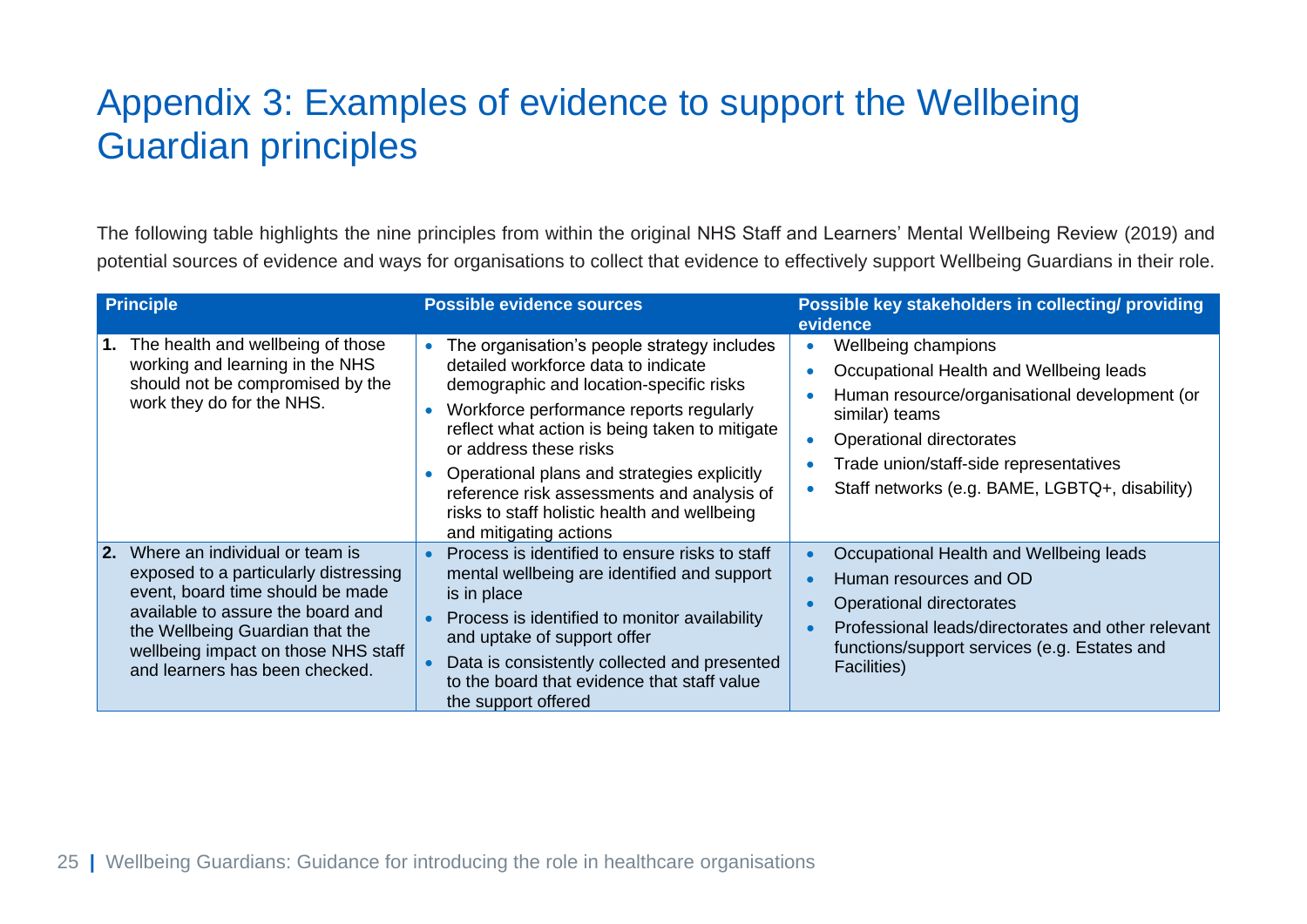|    | <b>Principle</b>                                                                                                                                                                                                                                                                                                                                                                                      | <b>Possible evidence sources</b>                                                                                                                                                                                                                                                                                               | Possible key stakeholders in collecting/ providing<br>evidence                                                                                                                                                                                                                                                 |
|----|-------------------------------------------------------------------------------------------------------------------------------------------------------------------------------------------------------------------------------------------------------------------------------------------------------------------------------------------------------------------------------------------------------|--------------------------------------------------------------------------------------------------------------------------------------------------------------------------------------------------------------------------------------------------------------------------------------------------------------------------------|----------------------------------------------------------------------------------------------------------------------------------------------------------------------------------------------------------------------------------------------------------------------------------------------------------------|
| 3. | The Wellbeing Guardian will be<br>given regular assurance that<br>wellbeing conversations regularly<br>take place and wellness inductions<br>(previously wellbeing 'check-in') are<br>held with all newly appointed staff<br>on appointment and with all learners<br>on placement in the NHS as outlined<br>in the 2019 NHS Staff and Learners'<br><b>Mental Wellbeing Review</b><br>recommendations. | Wellbeing conversation policy<br>Process is identified to introduce the<br>purpose of a wellness induction, and who<br>will undertake them and monitor uptake<br>Feedback via staff survey or similar routes<br>Mechanisms are in place to collect and<br>collate feedback from new joiners for the<br>board                   | Human resources and OD<br>Occupational Health and Wellbeing leads<br>Professional leads/directorates<br>Operational directorates<br>$\bullet$<br>Corporate directorates<br>Trade union/staff-side representatives<br>$\bullet$<br>Staff networks (e.g. BAME, LGBTQ+, disability)<br><b>Wellbeing Champions</b> |
| 4. | The Wellbeing Guardian will receive<br>assurance that all NHS staff and<br>those learning in the NHS have<br>ready access to a self-referring,<br>proactive and confidential<br>occupational health service that<br>promotes and protects wellbeing.                                                                                                                                                  | Occupational health and wellbeing services<br>meet <b>SEQOHS</b> (safe, effective, quality<br>occupational health service) standards<br>Occupational health and wellbeing services<br>regularly report on proactive/preventative<br>health promotion activities, levels of<br>participation and staff/line manager<br>feedback | Occupational Health and Wellbeing service leads<br>$\bullet$<br>HR, OD, Health and Wellbeing leads<br>Directorate reporting<br>$\bullet$<br>Trade union/staff-side representative<br>Staff networks (e.g. BAME, LGBTQ+, disability)                                                                            |
|    | 5. The death by suicide of any member<br>of staff or a learner working in an<br>NHS organisation will be<br>independently examined and the<br>findings reported through the board<br>to the wellbeing guardian.                                                                                                                                                                                       | The organisation commissions an<br>independent investigation (that is outside<br>the service or organisation) and invites<br>presentation of findings and<br>recommendations to the board and<br><b>Wellbeing Guardian for action</b><br>Those who may be affected by this tragic<br>loss are supported appropriately          | Professional leads/directorates<br>Human resources<br>Independent investigator                                                                                                                                                                                                                                 |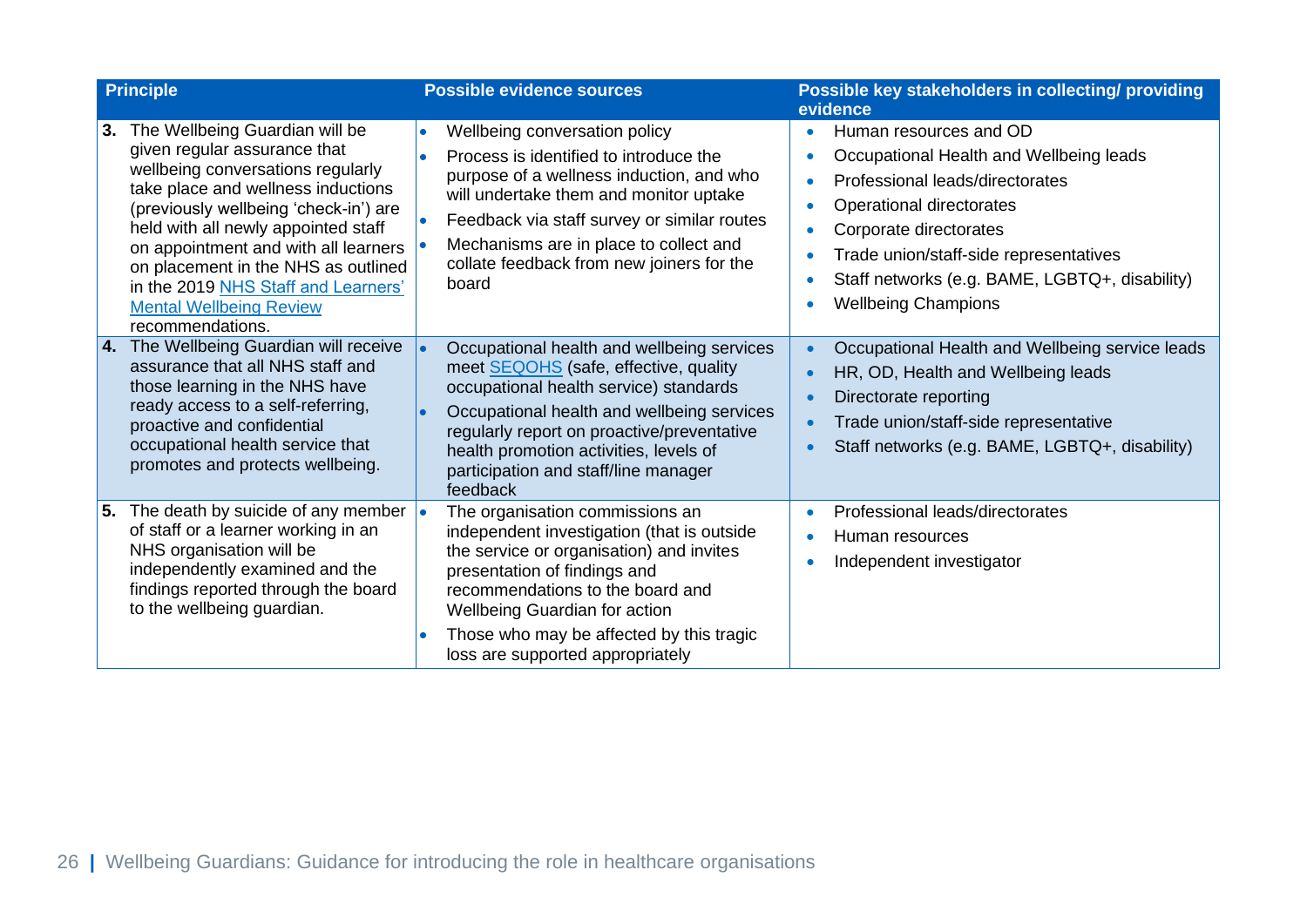| <b>Principle</b>                                                                                                                                                                                                                                           | <b>Possible evidence sources</b>                                                                                                                                                                                                                                                                                                                                                                                                                                                                                                                                                                                                                                                                                      | Possible key stakeholders in collecting/ providing                                                                                                                                                                                                                                                                 |
|------------------------------------------------------------------------------------------------------------------------------------------------------------------------------------------------------------------------------------------------------------|-----------------------------------------------------------------------------------------------------------------------------------------------------------------------------------------------------------------------------------------------------------------------------------------------------------------------------------------------------------------------------------------------------------------------------------------------------------------------------------------------------------------------------------------------------------------------------------------------------------------------------------------------------------------------------------------------------------------------|--------------------------------------------------------------------------------------------------------------------------------------------------------------------------------------------------------------------------------------------------------------------------------------------------------------------|
| 6. The NHS will ensure that all its staff<br>and learners are in an environment<br>that is both safe and supportive of<br>their mental wellbeing.                                                                                                          | Regular assessment of the organisation's<br>holistic health and wellbeing offer for staff<br>using the NHS Health and Wellbeing<br>Framework Diagnostic Tool, carried out with<br>diverse groups of the workforce and<br>reported to the board<br>Holistic health and wellbeing approaches<br>create environments of civility and respect,<br>and safety<br>Regular review of people plans and/or<br>health and wellbeing strategies and<br>activities to respond to the needs of the<br>workforce<br>The Wellbeing Guardian supports the<br>creation/development of a health and<br>wellbeing network group to receive<br>feedback from Wellbeing Champions and<br>health and wellbeing leads in the<br>organisation | evidence<br><b>Wellbeing Champions</b><br>$\bullet$<br>Occupational Health and Wellbeing leads<br>$\bullet$<br>Professional leads/directorates<br>Human resources and OD<br>Chairs of staff networks (e.g. BAME, LGBTQ+,<br>disability) and staff partnership forum<br>representatives<br>Operational directorates |
| The NHS will ensure that the cultural<br>7.<br>and spiritual needs of its staff and<br>those learning in the NHS are<br>protected. It will ensure equitable<br>and appropriate wellbeing support<br>for overseas staff and learners<br>working in the NHS. | Regular feedback provided through staff<br>$\bullet$<br>networks (e.g. BAME, LGBTQ+, disability<br>etc) and staff partnership forums (i.e. trade<br>union feedback) and professional networks<br>(e.g. nursing, AHPs, doctors etc)<br>National staff survey responses (including<br>analysis of free-text responses)<br>Pulse survey responses<br>Organisational strategies explicitly consider<br>the cultural and spiritual needs of overseas<br>staff and learners and take positive action to<br>address inequalities                                                                                                                                                                                             | <b>Wellbeing Champions</b><br>$\bullet$<br>Occupational Health and Wellbeing leads<br>Professional leads/directorates<br>$\bullet$<br>Operational directorates<br>Human resources and OD<br>Chairs of staff networks (e.g. BAME, LGBTQ+,<br>disability) and staff partnership forum<br>representatives             |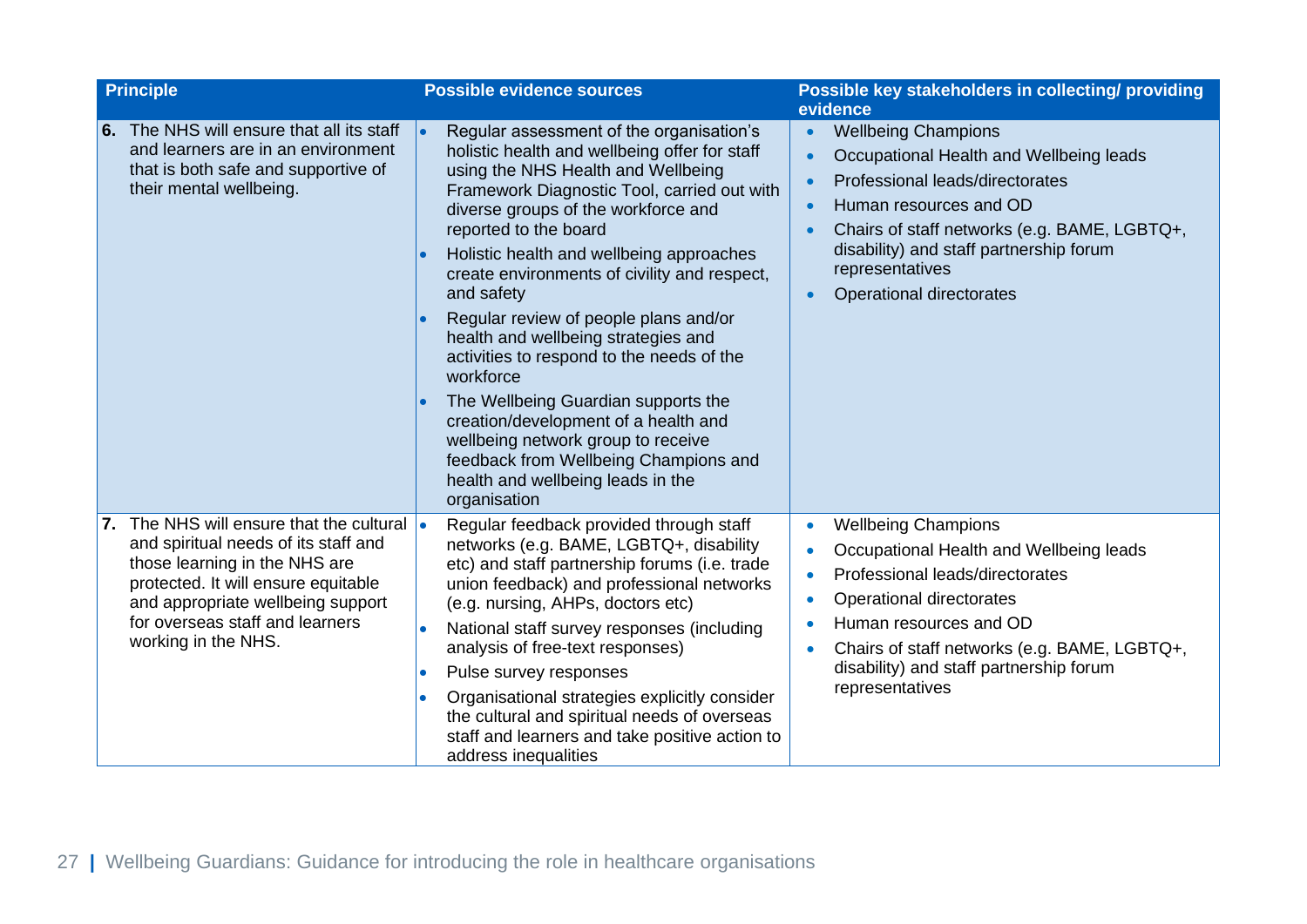|    | <b>Principle</b>                                                                                                                                                                                                                                                        | <b>Possible evidence sources</b>                                                                                                                                                                                                                                                                                                                                                                                                                                                                                                                                                          | Possible key stakeholders in collecting/ providing<br>evidence                                                                                                                                                                                                                                                      |
|----|-------------------------------------------------------------------------------------------------------------------------------------------------------------------------------------------------------------------------------------------------------------------------|-------------------------------------------------------------------------------------------------------------------------------------------------------------------------------------------------------------------------------------------------------------------------------------------------------------------------------------------------------------------------------------------------------------------------------------------------------------------------------------------------------------------------------------------------------------------------------------------|---------------------------------------------------------------------------------------------------------------------------------------------------------------------------------------------------------------------------------------------------------------------------------------------------------------------|
|    | 8. The NHS will ensure the wellbeing<br>of and make the necessary<br>adjustments for the nine groups<br>protected under the Equality Act<br>2010 (including consideration for<br>how intersectionality <sup>1</sup> may impact<br>wellbeing).                           | <b>Workforce Race Equality Standard analysis</b><br>and plans<br><b>Workforce Disability Equality Standards</b><br>National Staff Survey responses (including<br>analysis of free-text responses)<br>Regular feedback provided through staff<br>networks (e.g. BAME, LGBTQ+, disability<br>etc) and staff partnership forums (e.g. trade<br>union) feedback to the board<br>Organisational strategies explicitly consider<br>the holistic wellbeing needs of all segments<br>of the workforce (including intersectionality)<br>and take positive action to address<br><i>inequalities</i> | <b>Wellbeing Champions</b><br>$\bullet$<br>Occupational Health and Wellbeing leads<br>Professional leads/directorates<br>Operational directorates<br>$\bullet$<br>Human resources and OD<br>Chairs of staff networks (e.g. BAME, LGBTQ+,<br>$\bullet$<br>disability) and staff partnership forum<br>representatives |
| 9. | The Wellbeing Guardian will<br>appropriately challenge the board to<br>be assured that the organisation is<br>working with system leaders and<br>regulators to give the same weight<br>to wellbeing as to other aspects in<br>organisational performance<br>assessment. | Board / similar meeting minutes<br>Sustainability and transformation<br>partnership/integrated care system<br>workforce plans include actions to support<br>good holistic health and wellbeing of staff<br>and learners and address health<br>inequalities at a local population level                                                                                                                                                                                                                                                                                                    | Senior Leadership Team<br>Human resources and OD<br>Operational directorates<br>$\bullet$                                                                                                                                                                                                                           |